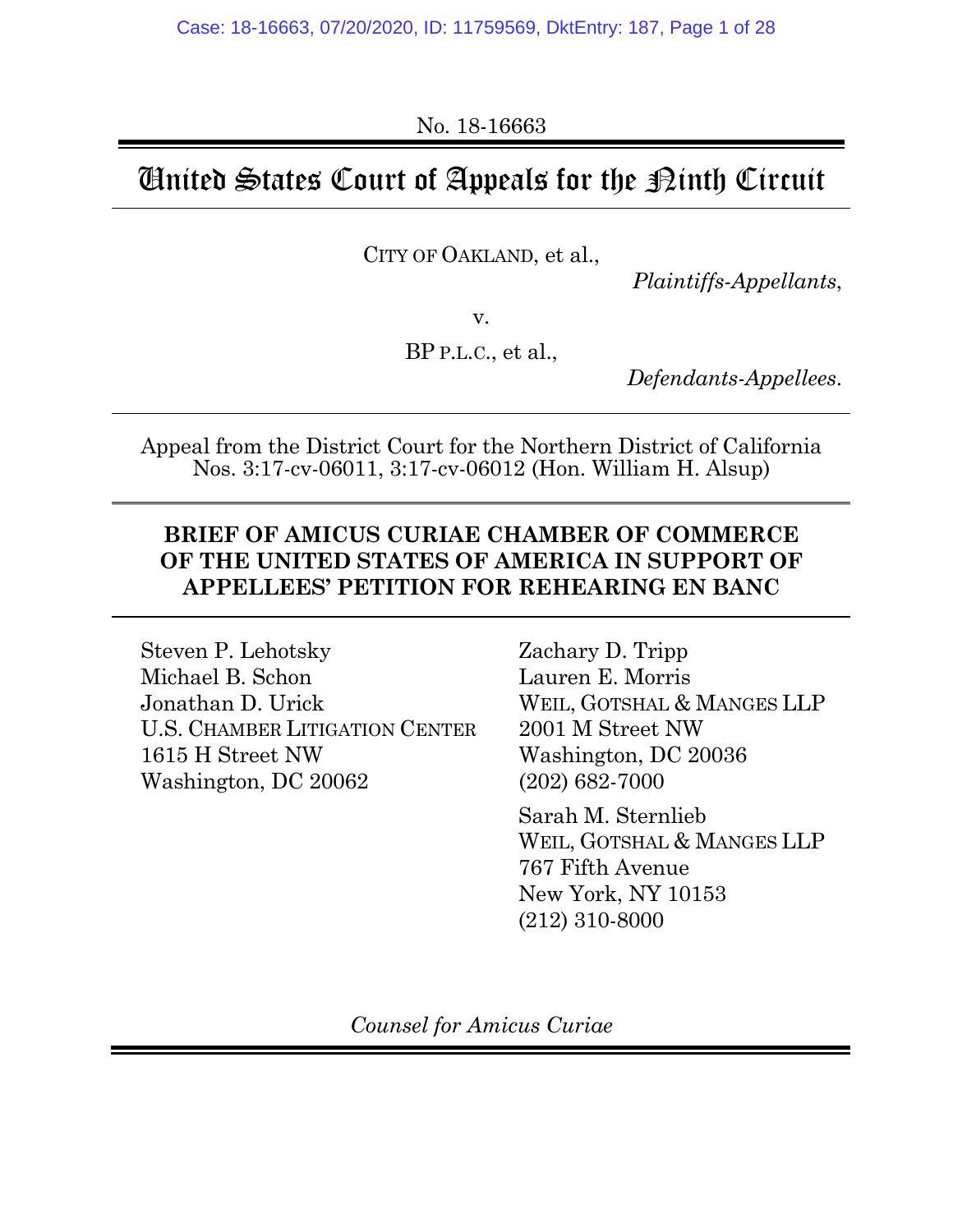## **CORPORATE DISCLOSURE STATEMENT**

The Chamber of Commerce of the United States of America certifies that it is a non-profit business federation. The Chamber has no parent corporation, and no publicly held company has 10% or greater ownership in the Chamber.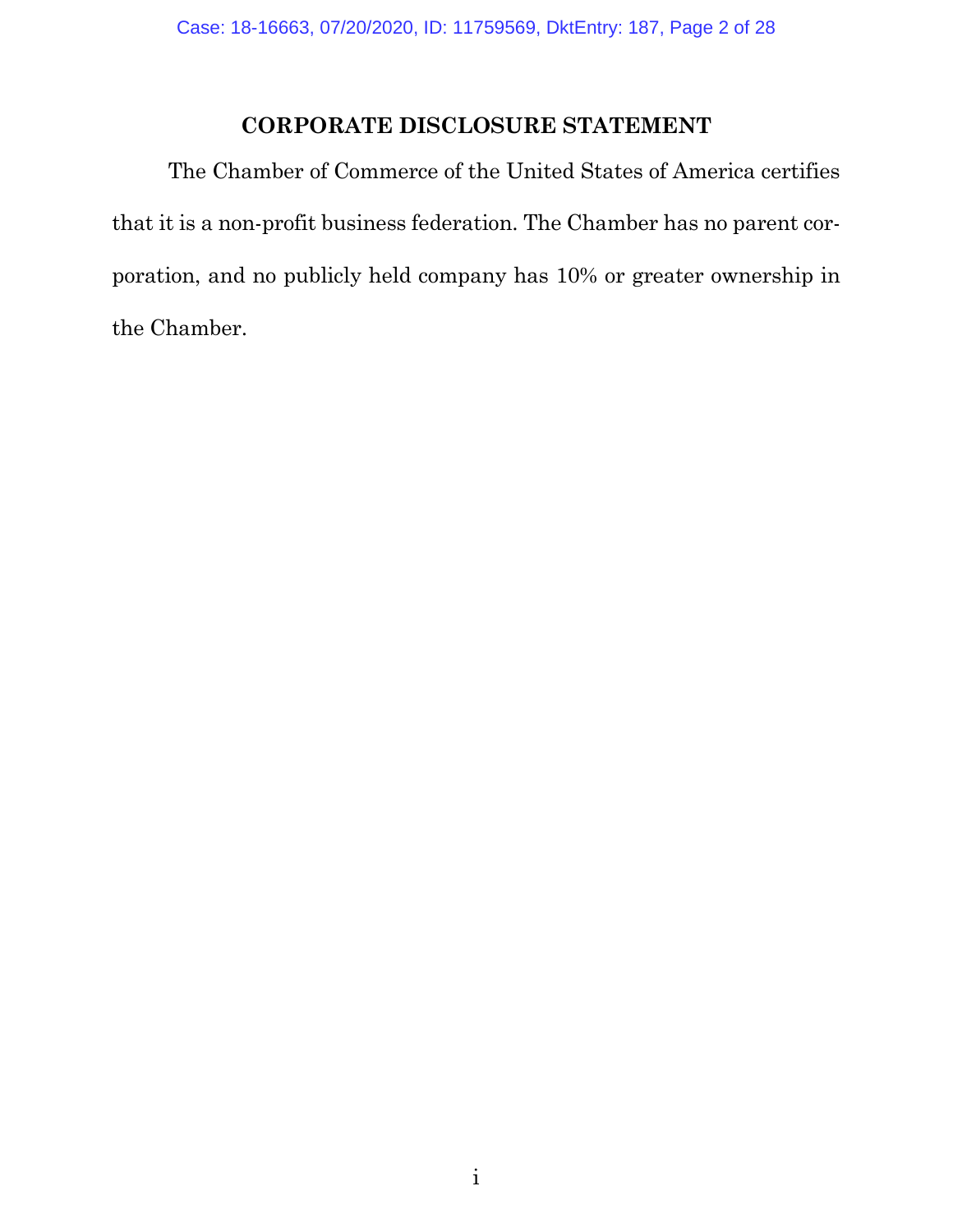## **TABLE OF CONTENTS**

| Ι.<br>A tort that nominally arises under state law may be removed to<br>federal court on the ground that it could only arise under federal |
|--------------------------------------------------------------------------------------------------------------------------------------------|
| A. A plaintiff cannot defeat federal jurisdiction merely by<br>asserting that a tort arises under state common law, when                   |
| B. Allowing removal advances the purposes of federal-question<br>jurisdiction without undermining the purposes of the well-                |
| C. The business community has a significant interest in having<br>a federal court decide whether these kinds of cases                      |
|                                                                                                                                            |
|                                                                                                                                            |
|                                                                                                                                            |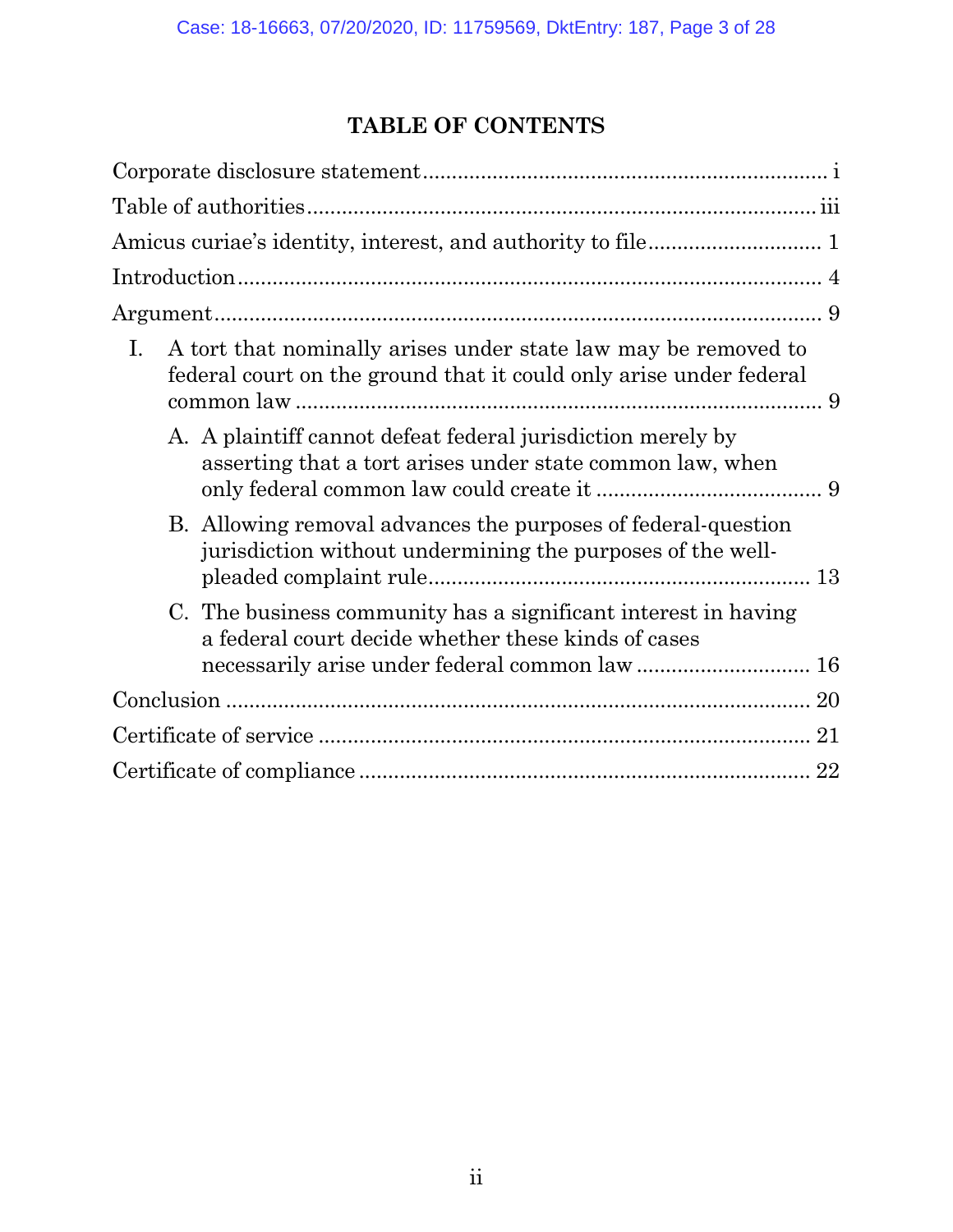## **TABLE OF AUTHORITIES**

## **Page(s)**

## **Cases**

| Am. Elec. Power Co. v. Connecticut,                     |
|---------------------------------------------------------|
| Bernstein v. Lind-Waldock & Co.,                        |
| BMW of N. Am. v. Gore,                                  |
| Bristol-Myers Squibb Co. v. Superior Ct.,               |
| Caterpillar v. Williams,                                |
| City of Modesto v. Dow Chem. Co.,                       |
| City of New York v. Chevron Corp.,                      |
| North Carolina ex rel. Cooper v. Tenn. Valley Auth.,    |
| County of San Mateo v. Chevron Corp.,                   |
| Direct Mktg. Ass'n v. Brohl,                            |
| <i>Easton v. Crossland Mortg. Corp.,</i>                |
| Grable & Sons Metal Prods., Inc. v. Darue Eng'g & Mfg., |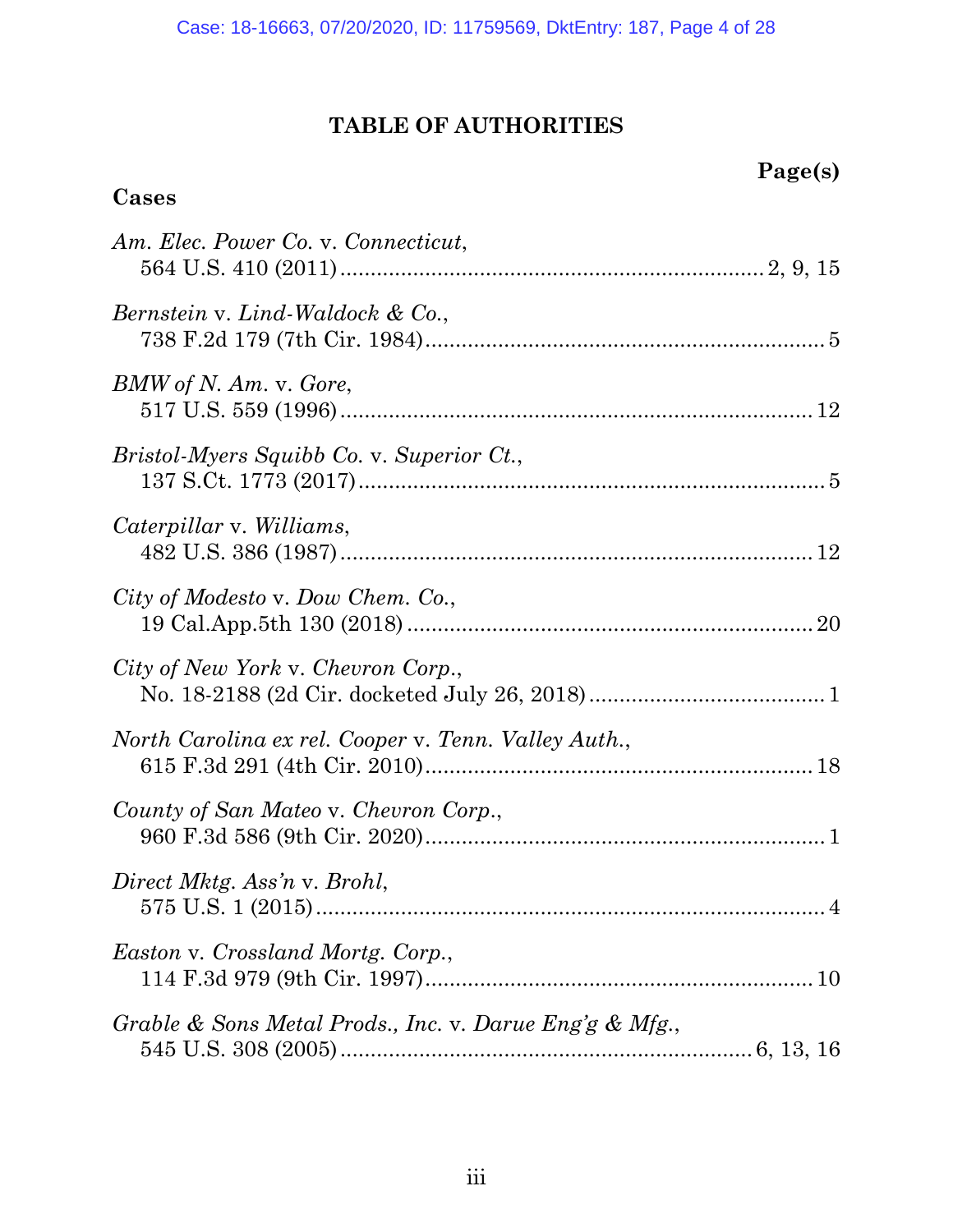| Hansen v. Grp. Health Coop.,                                                                                                                                   |
|----------------------------------------------------------------------------------------------------------------------------------------------------------------|
| Holmes Grp., Inc. v. Vornado Air Circulation Sys., Inc.,                                                                                                       |
| Illinois v. City of Milwaukee,                                                                                                                                 |
| Int'l Paper Co. v. Ouellette,                                                                                                                                  |
| Lippitt v. Raymond James Fin. Servs., Inc.,                                                                                                                    |
| Mikulski v. Centerior Energy Corp.,                                                                                                                            |
| Native Vill. of Kivalina v. ExxonMobil Corp.,                                                                                                                  |
| North Dakota v. Heydinger,                                                                                                                                     |
| People v. ConAgra Grocery Prods. Co.,                                                                                                                          |
| Rivet v. Regions Bank of Louisiana,                                                                                                                            |
| Savoie v. Huntington Ingalls, Inc.,<br>817 F.3d 457 (5th Cir. 2016), overruled on other grounds<br>by Latiolais v. Huntington Ingalls, Inc., 951 F.3d 286 (5th |
| Sullivan v. Am. Airlines, Inc.,                                                                                                                                |
| <i>Wayne</i> v. DHL Worldwide Express,                                                                                                                         |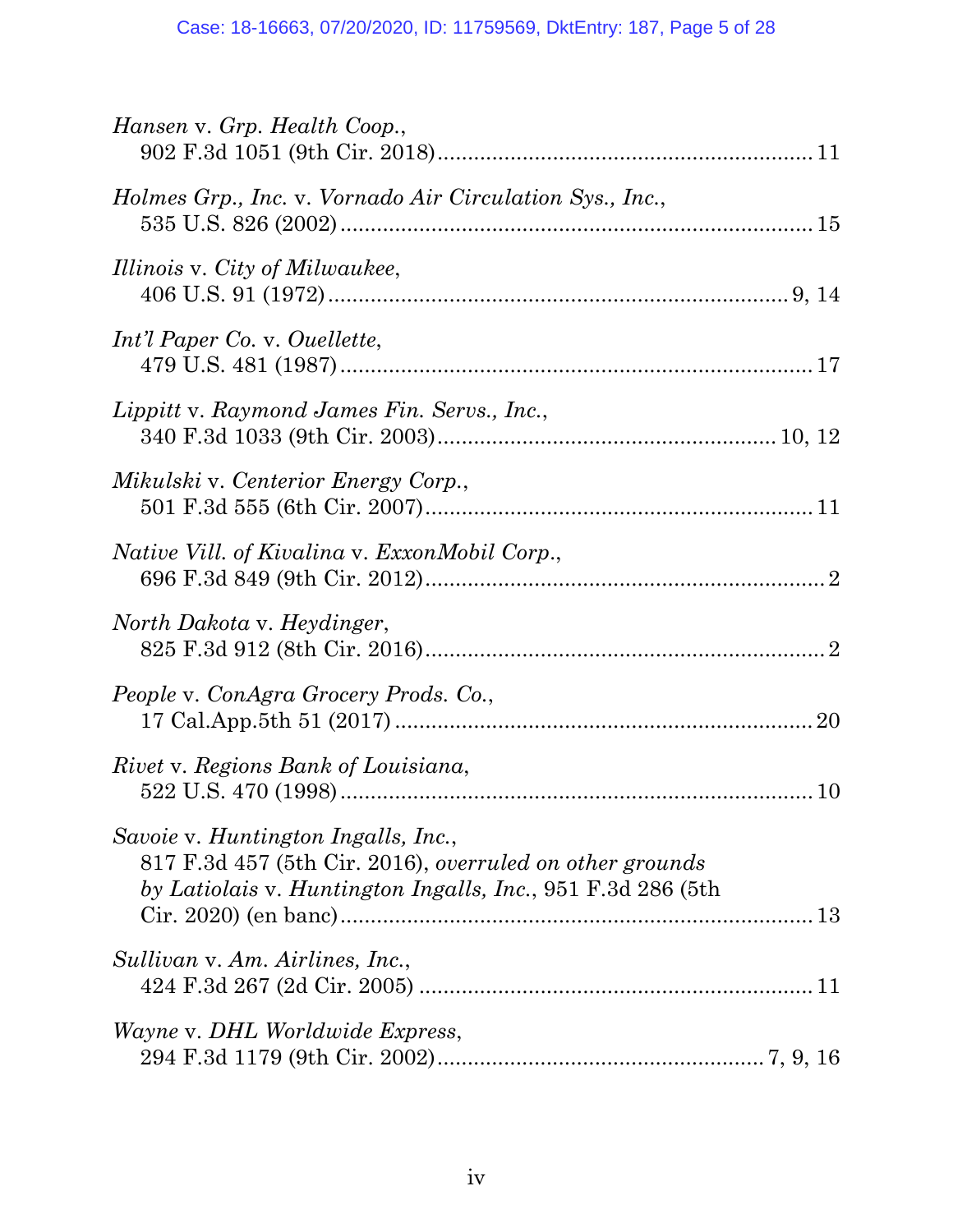## **Other Authorities**

| Richard H. Fallon, Jr. et al., <i>Hart &amp; Weschler's The Federal</i>                                                 |  |
|-------------------------------------------------------------------------------------------------------------------------|--|
| U.S. Chamber of Commerce, <i>Addressing Climate Change</i> ,                                                            |  |
| U.S. Chamber Institute for Legal Reform, Mitigating<br><i>Municipality Litigation: Scope and Solutions (Mar. 2019),</i> |  |
| U.S. Chamber Institute for Legal Reform, Waking the<br><i>Litigation Monster: The Misuse of Public Nuisance (Mar.</i>   |  |
| 13D Charles Alan Wright & Arthur Miller, Federal Practice & Proce-                                                      |  |
| 14C Charles Alan Wright & Arthur Miller, Federal Practice &                                                             |  |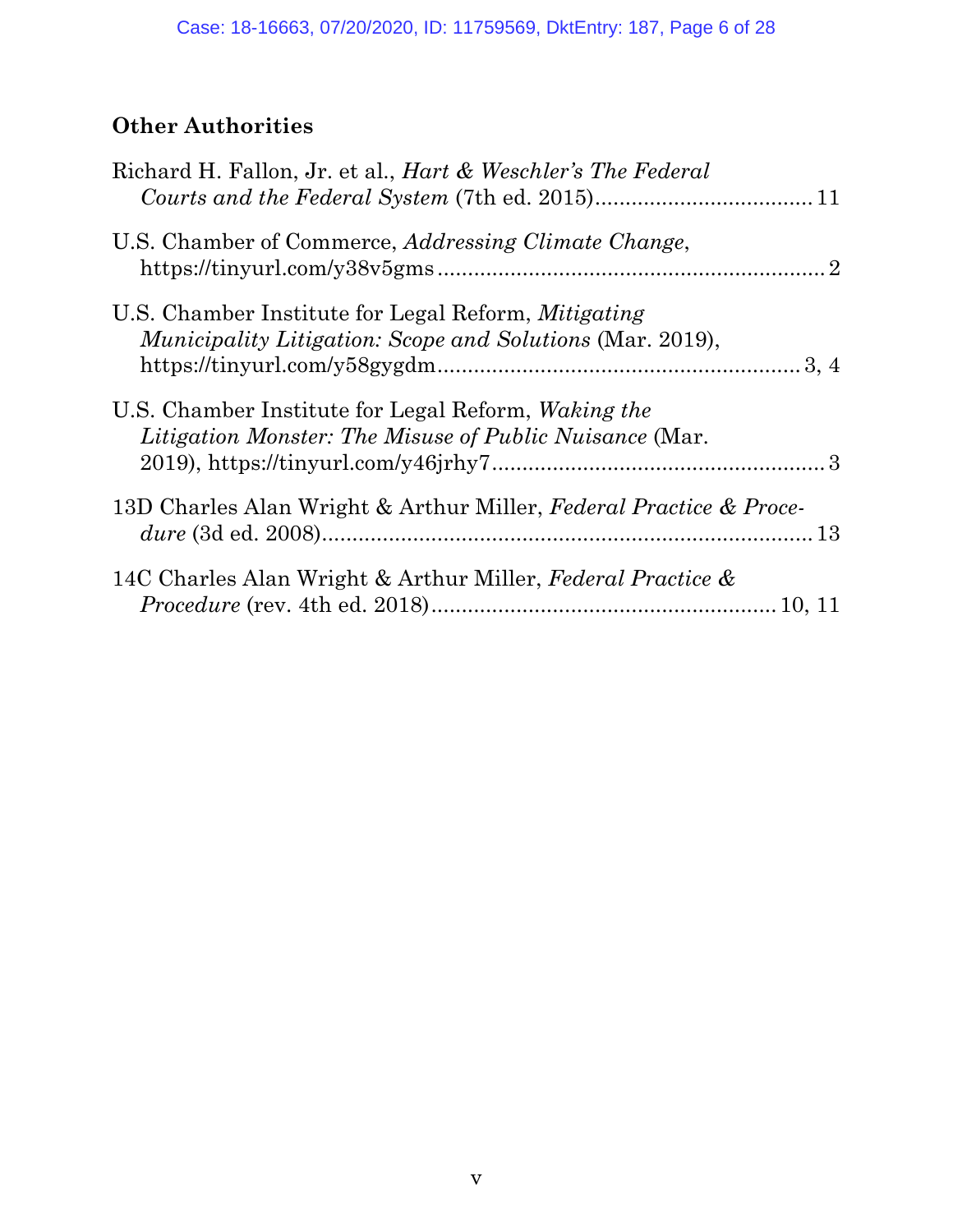### **AMICUS CURIAE'S IDENTITY, INTEREST, AND AUTHORITY TO FILE1**

The Chamber of Commerce of the United States of America is the world's largest business federation. It represents approximately 300,000 direct members and indirectly represents the interests of more than 3 million companies and professional organizations of every size, in every industry sector, and from every region of the country.

An important function of the Chamber is to represent the interests of its members in matters before Congress, the Executive Branch, and the courts. To that end, the Chamber often files amicus curiae briefs in cases that raise issues of concern to the nation's business community, including at the panel stage in this case, as well as in pending cases raising similar issues, see *County of San Mateo* v. *Chevron Corp*., 960 F.3d 586 (9th Cir. 2020), pet. for reh'g pending (filed July 9, 2020); *City of New York* v. *Chevron Corp*., No. 18-2188 (2d Cir. docketed July 26, 2018), and other cases addressing related questions about the respective roles of state and federal

l

<sup>&</sup>lt;sup>1</sup> All parties have consented to the filing of this brief. No party's counsel authored the brief in whole or in part, no party or party's counsel contributed money intended to fund preparing or submitting the brief, and no person other than the Chamber, its members, or its counsel contributed money intended to fund preparing or submitting the brief.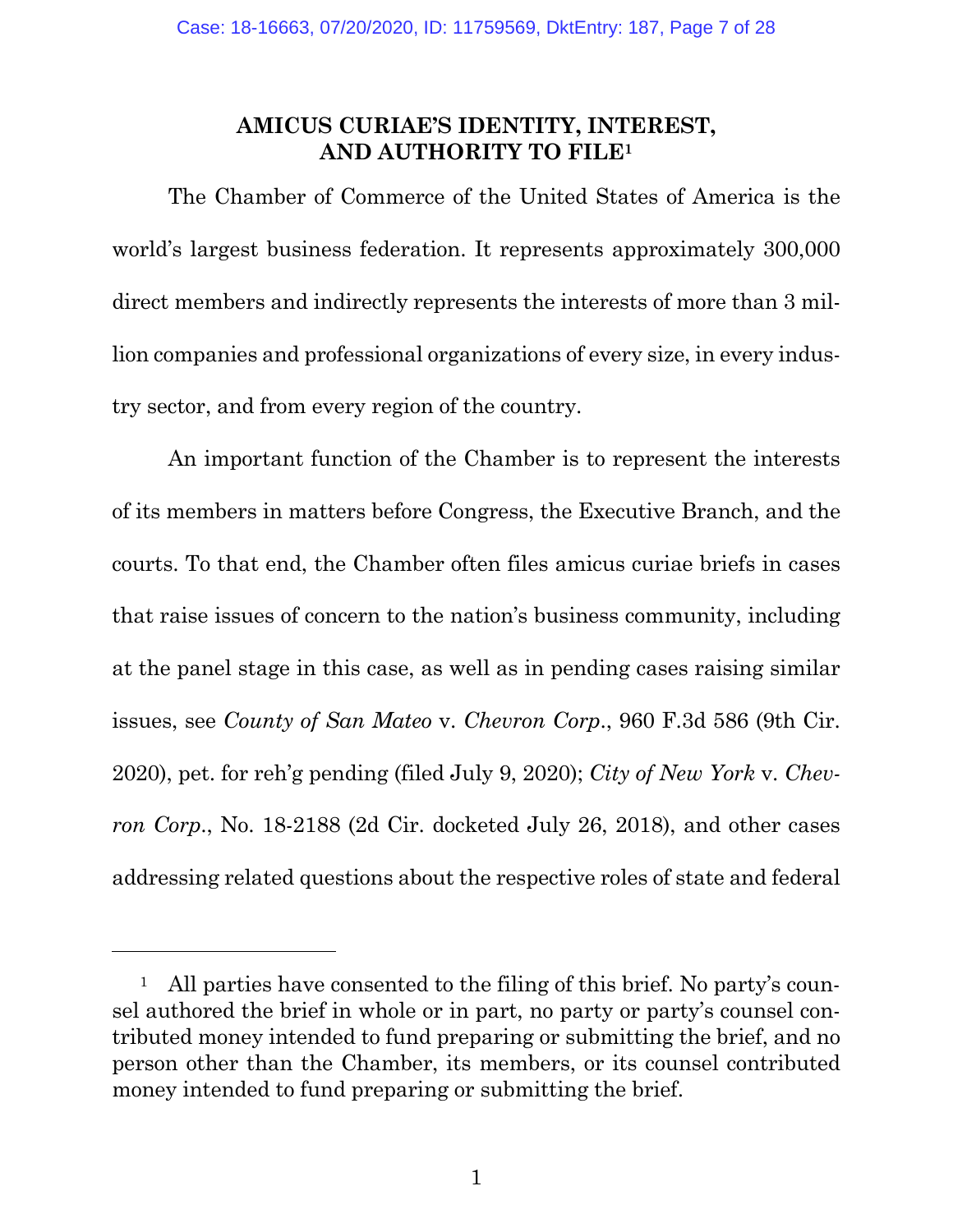law in this arena, *e.g.*, *Am. Elec. Power Co.* v. *Connecticut*, 564 U.S. 410 (2011) (*AEP*); *North Dakota* v. *Heydinger*, 825 F.3d 912 (8th Cir. 2016); *Native Vill. of Kivalina* v. *ExxonMobil Corp*., 696 F.3d 849 (9th Cir. 2012).

The Chamber believes that the global climate is changing, and that human activities contribute to those changes. The Chamber believes that global climate change poses a serious long-term challenge that deserves serious solutions. And it believes that businesses, through technology, innovation, and ingenuity, will offer the best options for reducing greenhouse gas emissions and mitigating the impacts of climate change. An effective climate policy should leverage the power of business, maintain U.S. leadership in climate science, embrace technology and innovation, aggressively pursue greater energy efficiency, promote climate resilient infrastructure, support trade in U.S. technologies and products, and encourage international cooperation. See U.S. Chamber of Commerce, *Addressing Climate Change*, https://tinyurl.com/y38v5gms. The Chamber believes that governmental policies aimed at achieving these goals should come from the federal government, and in particular Congress and the Executive Branch, not a patchwork of actions under state common law.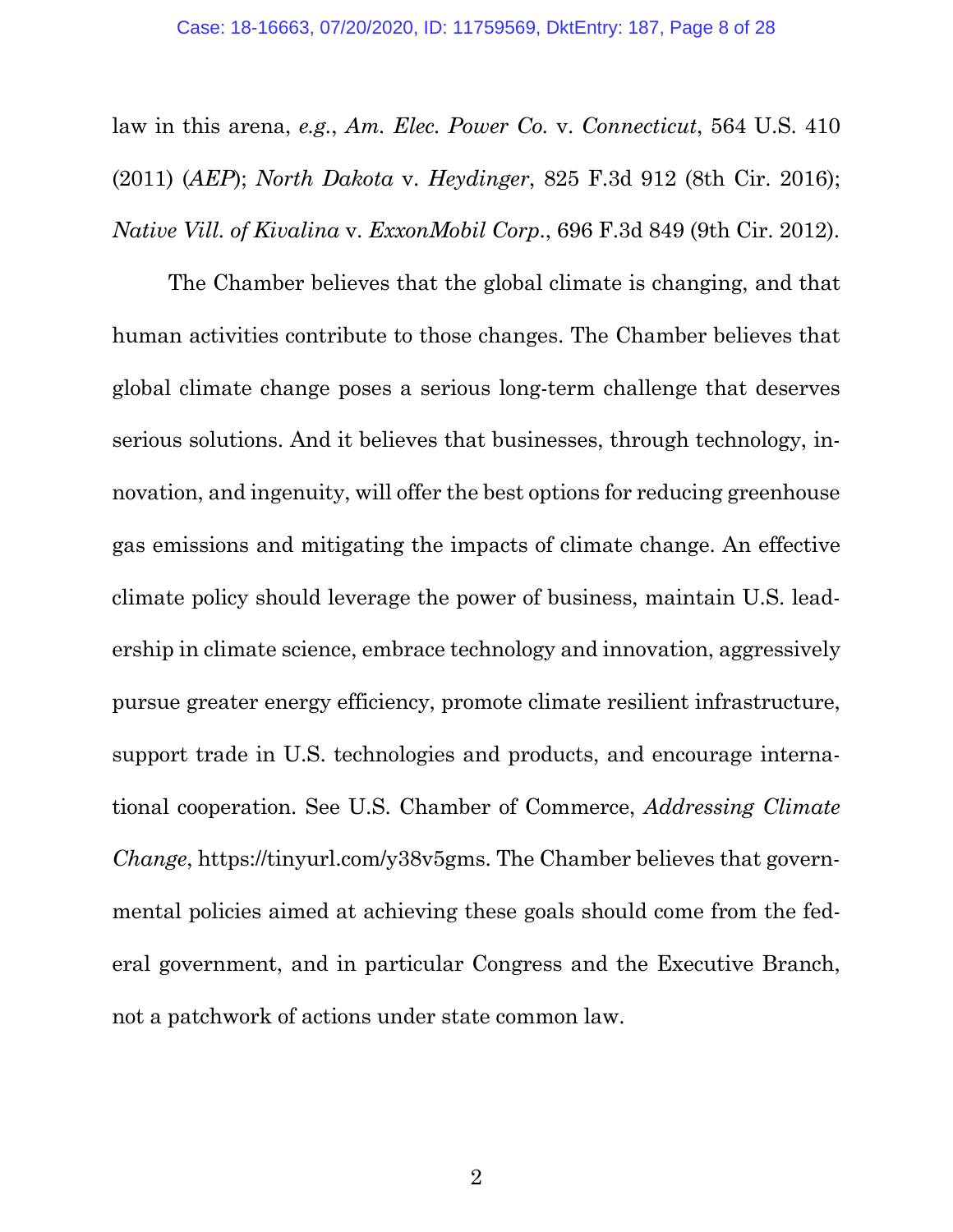The Chamber is concerned that allowing state common law actions such as these to proliferate would fashion a new tort that marries the broadest elements of public-nuisance and product-liability claims, but with none of the historical limits on those doctrines. See U.S. Chamber Institute for Legal Reform, *Waking the Litigation Monster: The Misuse of Public Nuisance* 28-30, 31-34 (Mar. 2019), https://tinyurl.com/y46jrhy7 (*Public Nuisance*). The doctrine of "public nuisance arose to address discrete, localized problems, not far-reaching policy matters." *Id*. at 31. "In contrast, largescale societal challenges implicate needs and interests that can be fully addressed and balanced only by the political branches of government." *Id*. Allowing public nuisance claims like those asserted here would impose liability on businesses for decades-old conduct worldwide, that was lawful when and where it occurred, based solely on its undifferentiated global effects, even though—by the Plaintiffs' own account—countless other actors worldwide contributed to the same alleged harms. If accepted, that tort theory would sprawl into other industries, with potentially drastic consequences. See U.S. Chamber Institute for Legal Reform, *Mitigating Municipality Litigation: Scope and Solutions* 9-13, 14-18 (Mar. 2019), https://tinyurl.com/y58gygdm. Those concerns underscore why uniform legislative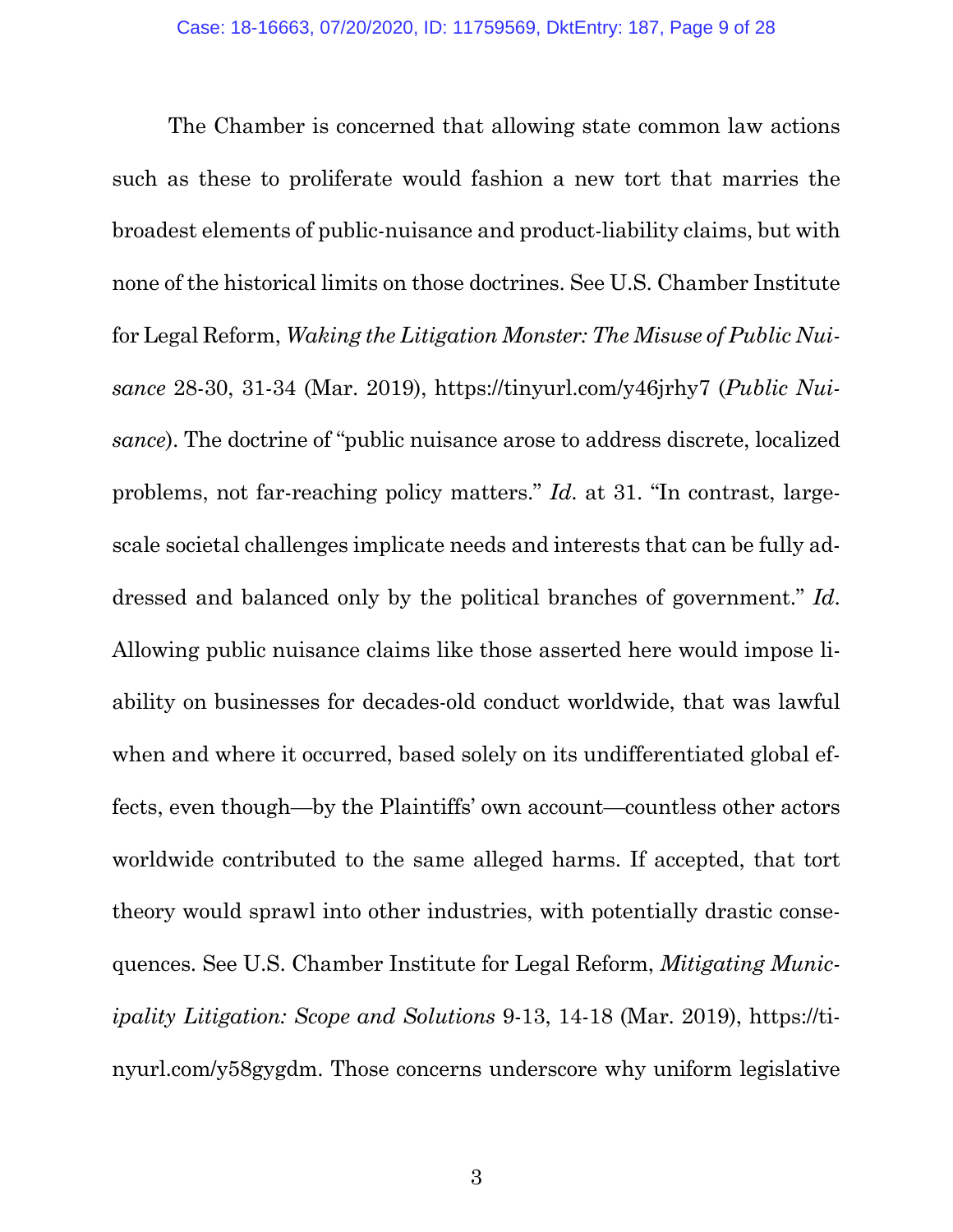and Executive action, not countless state-law nuisance suits, are the best solution to the challenges of global climate change. See *id.* at 16; *Public Nuisance* at 32-34.

#### **INTRODUCTION**

This case presents two important questions of federal civil procedure involving the relationship between the federal and state courts on matters that are important to the business community. First, this Court should grant rehearing to decide whether a district court judgment may be vacated on the ground that a removal from state court was erroneous, when the plaintiff subsequently cured any possible jurisdictional defect by voluntarily amending the complaint to add a claim that expressly arises under federal law. As the Defendants' petition explains (Pet. 17-22), there is a circuit conflict on that question and the panel's decision is wrong.

The business community has a significant interest in the proper resolution of that question. Businesses frequently seek to remove cases from state court to federal court, and it is particularly important for businesses that "jurisdictional rules should be clear," *Direct Mktg. Ass'n* v. *Brohl*, 575 U.S. 1, 14 (2015). The panel's rule, however, is unclear, inefficient, and unfair. The panel applied a vague, sliding-scale approach that is inherently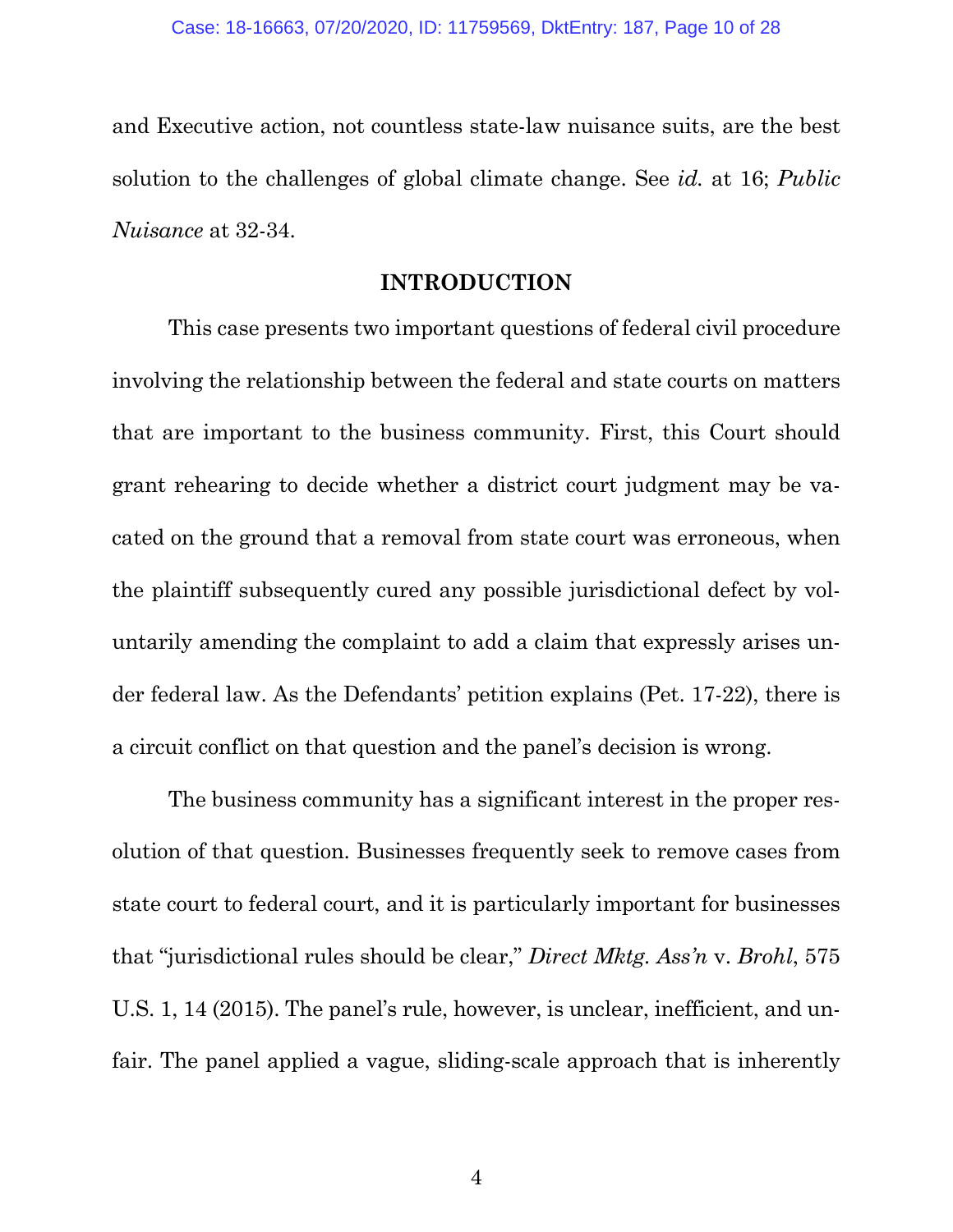indeterminate. Cf. *Bristol-Myers Squibb Co.* v. *Superior Ct.*, 137 S.Ct. 1773, 1781 (2017) (rejecting a "sliding scale approach" to personal jurisdiction). It would unwind a federal proceeding after it was litigated to final judgment, without identifying any error in the judgment itself, causing a wasteful do-over in state court. The do-over would be particularly pointless where, as here, the district court certified its order for interlocutory review but the plaintiffs declined to pursue an appeal. And the rule creates a heads-I-win, tails-you-lose situation: If the Plaintiffs won their case "on the merits in federal court [they] could claim to have raised the federal question in [their] amended complaint voluntarily," but having lost, they could claim that it never should have been in federal court so they are "entitled to start over in state court." *Bernstein* v. *Lind-Waldock & Co.*, 738 F.2d 179, 185-86 (7th Cir. 1984). The rehearing petition fully addresses these issues, and this brief does not further discuss them.

Second, this Court should grant rehearing to determine whether a defendant can remove an ostensibly state common law tort claim to federal court on the ground that, whatever its label, that tort necessarily arises under federal common law. In thoughtful and measured decisions, the district court held that the Plaintiffs' "nuisance claims—which address the

 $5<sup>5</sup>$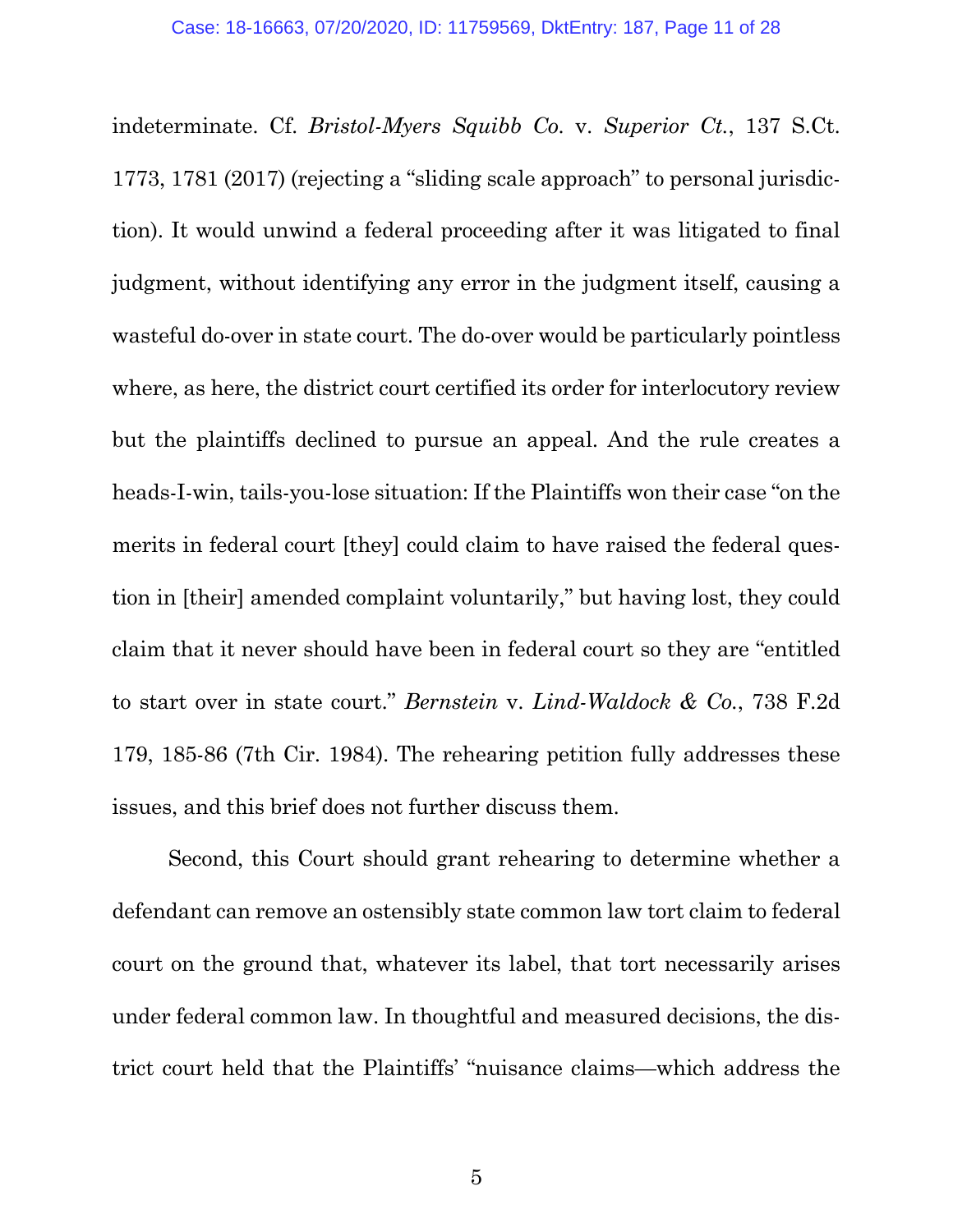national and international geophysical phenomenon of global warming are necessarily governed by federal common law" and therefore belong in federal court. Order Denying Mot. to Remand 3, Dkt. 134 ("Remand Op."); see Order Granting Mot. to Dismiss 11, Dkt. 284 ("Dismissal Op.") (the "relief would effectively allow plaintiffs to govern conduct and control energy policy on foreign soil"). The court then held that Plaintiffs (the "Cities") failed to state a claim because Congress and the Executive, not the courts, must decide how best to respond to the many challenges of global climate change. Dismissal Op. 12.

On appeal, the parties forcefully disputed whether the Cities' asserted nuisance tort necessarily arises under federal common law. The Chamber filed an amicus brief in support of the Defendants arguing that it does, whereas the Cities argued that it does not. That underlying question is itself important and warrants close review.

The panel, however, made a more fundamental error by not even answering it. Without discussion, the panel asserted that the only situations in which a court will look beyond a plaintiff's invocation of state law are when (1) there is "complete preemption" by a "federal statute"; or (2) the case fits within the "special and small category" under *Grable & Sons*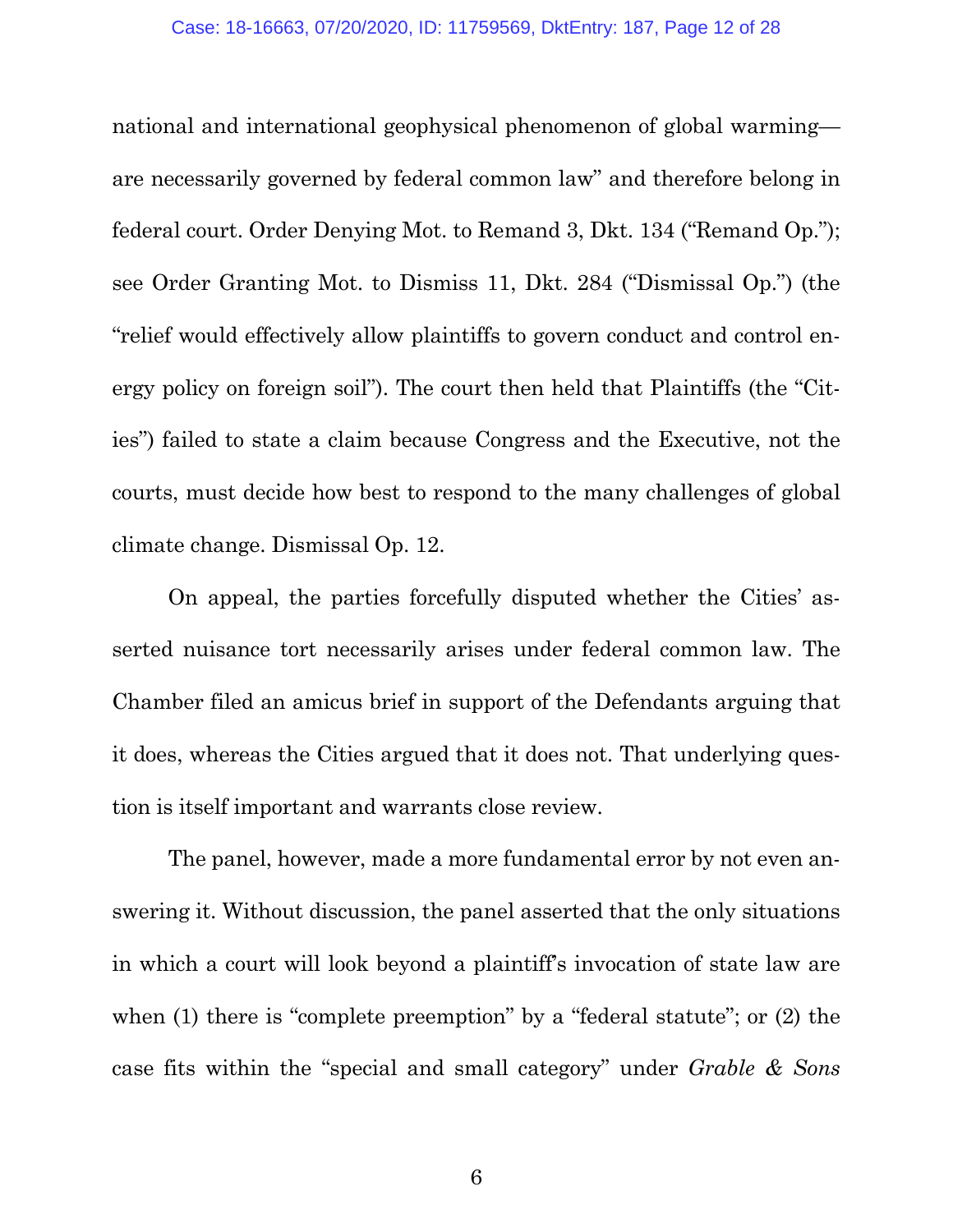*Metal Products, Inc.* v*. Darue Engineering & Manufacturing*, 545 U.S. 308 (2005), of state-law claims that nonetheless arise under federal law because federal law is an element. See Op. 15, 17. The panel thus denied the existence of federal jurisdiction in an additional category that this Court's own cases recognize and upon which the district court relied, namely, for tort claims that "necessarily arise under federal common law." Remand Op. 7-8 (relying on *Wayne* v. *DHL Worldwide Express*, 294 F.3d 1179, 1184 (9th Cir. 2002)). The panel merely noted that it was "not clear" whether consideration of the nuisance claim would require application of federal common law. Op. 19.

The panel's cramped understanding of federal-question jurisdiction warrants rehearing. As the petition for rehearing shows (Pet. 8-12), there are intra- and inter-circuit conflicts as to whether this additional category exists. Indeed, the panel decision conflicts with the very circuit precedent on which the district court relied. See *Wayne*, 294 F.3d at 1184-1185.

The Chamber submits this brief to emphasize three points: First, the rule the district court applied—that federal jurisdiction exists over a tort claim that, notwithstanding a state-law label, necessarily arises under federal common law—is consistent with the well-pleaded complaint rule and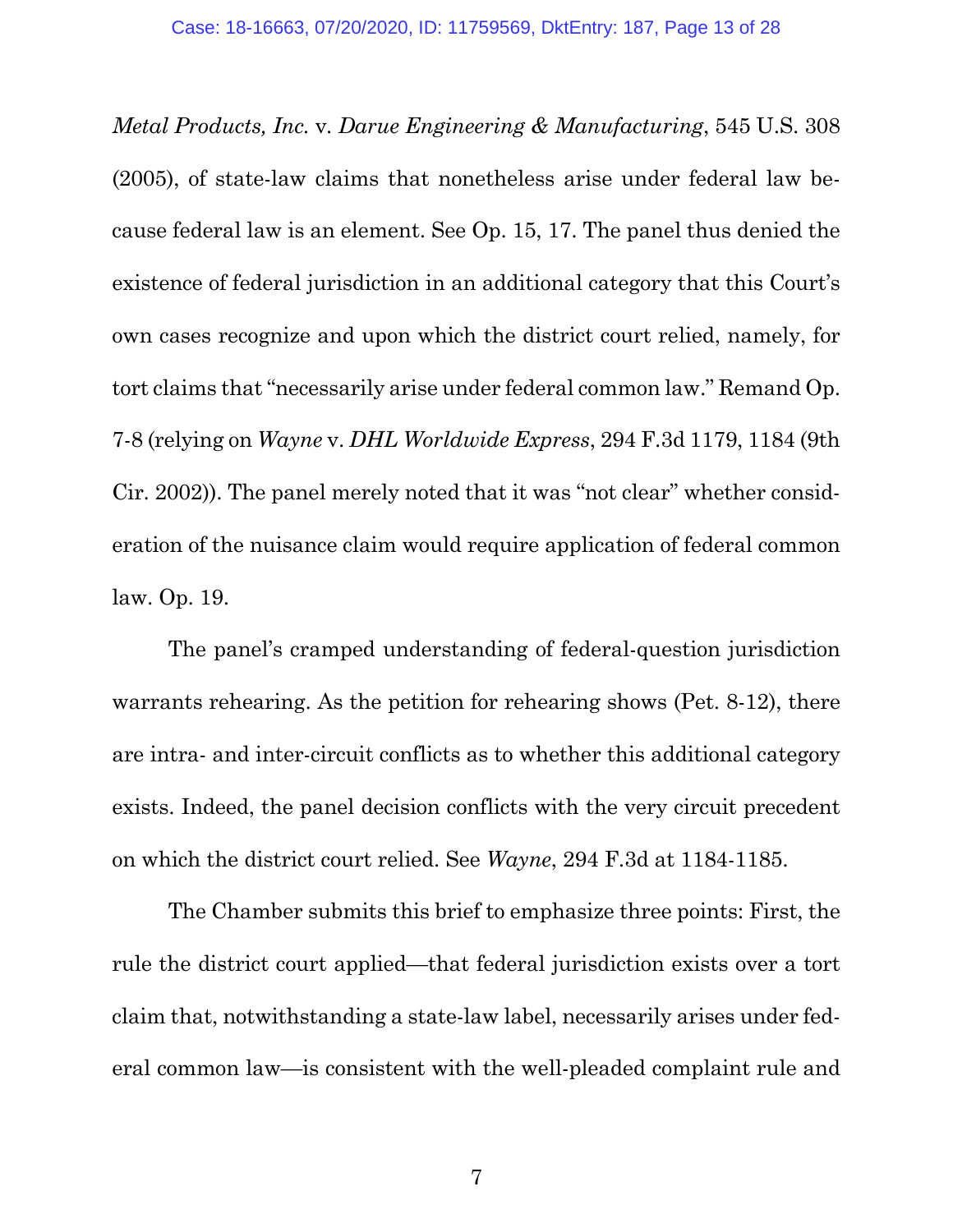its corollary, the "artful pleading" doctrine. Second, exercising jurisdiction over such a claim advances the purposes of federal-question jurisdiction without undermining the general purposes of the well-pleaded complaint rule. Third, the question is important to the business community. Businesses are often defendants in tort suits, and the upshot of the panel's ruling is that state courts (not federal courts) will decide whether to fashion novel torts governing economic activity nationwide or worldwide. Doing so requires considering the broader national interest and the international repercussions of extraterritorial regulation by tort. The panel's approach, by contrast, favors local concerns without adequately considering the national interest, raising the threat of a panoply of overlapping legal obligations imposed on conduct in different states and countries. Indeed, individuals and businesses could be held liable in California for activities that were perfectly lawful in the other states or countries where they occurred. The Chamber respectfully submits that the federal courts (not a state court) should decide whether to create such a global-effects nuisance claim, and that the panel's approach to federal-question removal systematically discounts the strong national interests at play.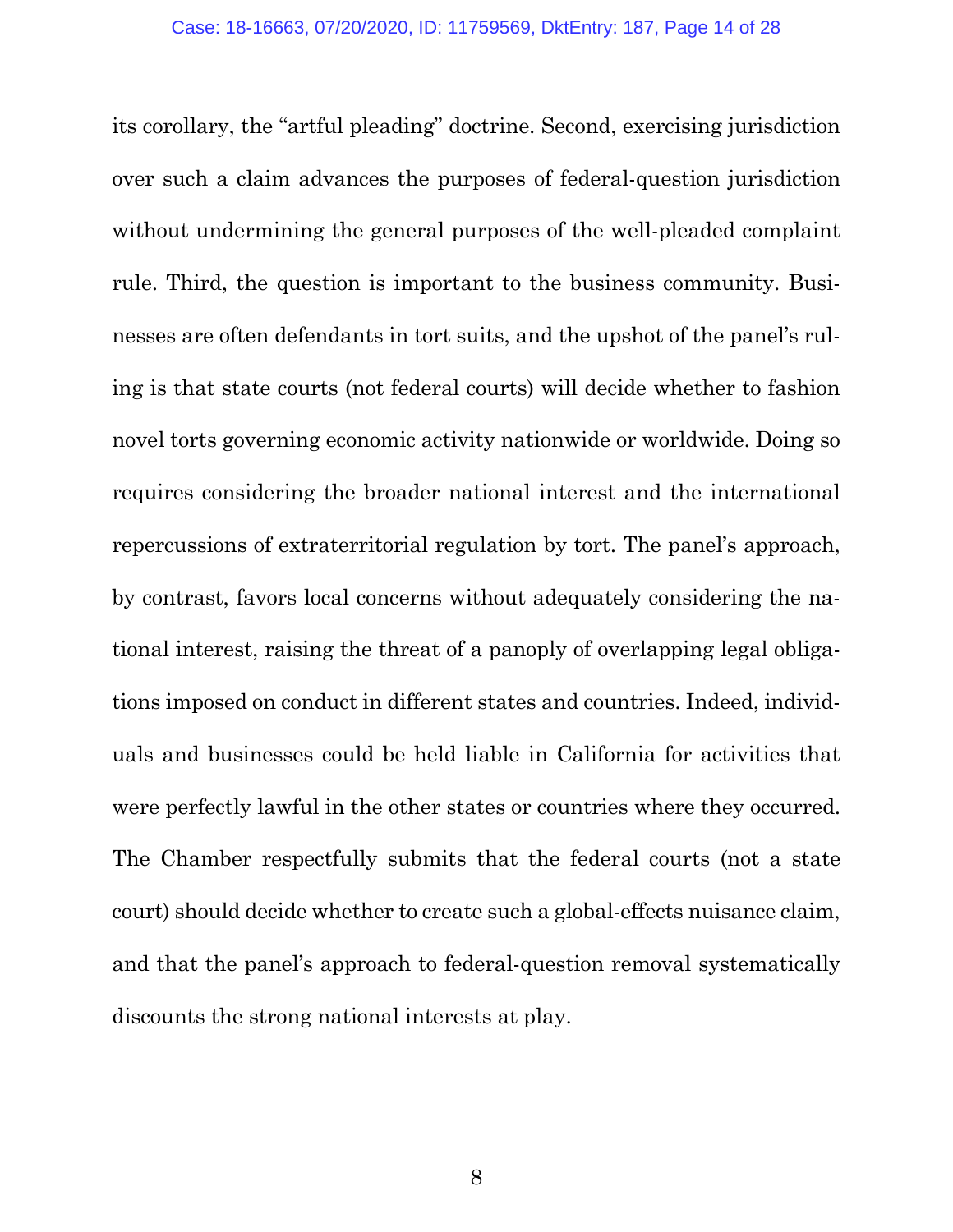#### **ARGUMENT**

### **I. A Tort That Nominally Arises Under State Law May Be Removed To Federal Court On The Ground That It Could Only Arise Under Federal Common Law**

## **A. A Plaintiff Cannot Defeat Federal Jurisdiction Merely By Asserting That A Tort Arises Under State Common Law, When Only Federal Common Law Could Create It**

Regardless of the plaintiff's choice of label, a tort claim arises under federal common law if that is the only body of law that could create it. Such a case arises under federal law because "the dispositive issues stated in the complaint" necessarily "require the application of federal common law." *Illinois* v. *City of Milwaukee*, 406 U.S. 91, 100 (1972) (*Milwaukee I)*; see *Wayne*, 294 F.3d at 1184-1185. And it is well-settled that, "[w]hen we deal with air and water in their ambient or interstate aspects, there is a federal common law." *AEP*, 564 U.S. at 421 (quoting *Milwaukee I*, 406 U.S. at 103).

This is not a question of preemption as a defense to a well-pleaded complaint; it is the federal common law variant of the "artful pleading" doctrine. "Allied as an 'independent corollary' to the well-pleaded complaint rule is the further principle that 'a plaintiff may not defeat removal by omitting to plead necessary federal questions.'" *Rivet* v. *Regions Bank of Louisiana*, 522 U.S. 470, 475 (1998) (citation omitted). And although the Supreme Court has only had occasion to apply the artful-pleading doctrine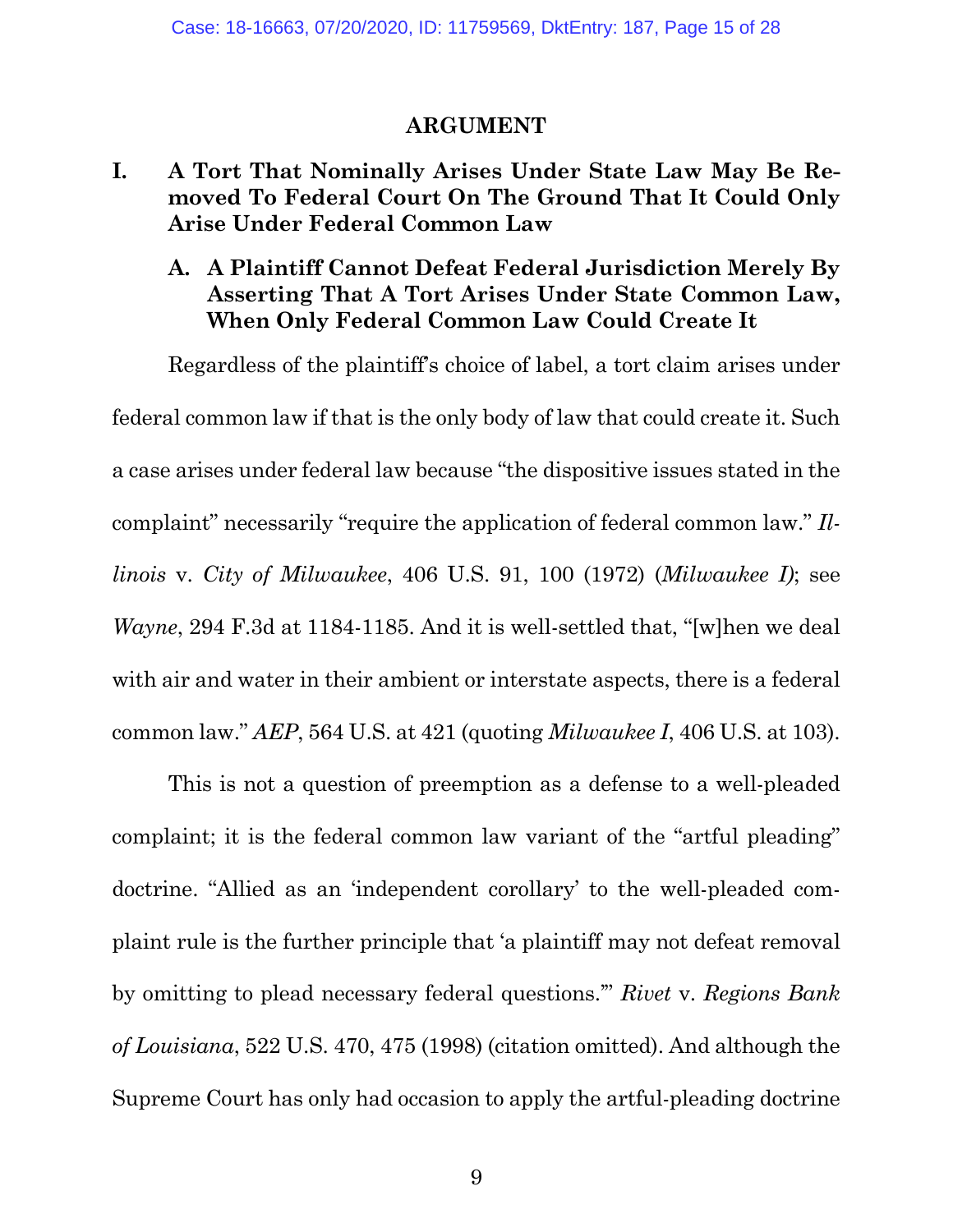in the context of complete preemption via statute, the underlying principle is broader: "A plaintiff may not avoid federal jurisdiction … by casting in state law terms a claim that can be made only under federal law." *Easton*  v. *Crossland Mortg. Corp.*, 114 F.3d 979, 982 (9th Cir. 1997); see 14C Charles Alan Wright & Arthur Miller, *Federal Practice & Procedure* § 3722.1 (rev. 4th ed. 2018) ("[A] plaintiff cannot frustrate a defendant's right to remove by pleading a case without reference to any federal law when the plaintiff's claim is necessarily federal.").

Although complete preemption is the "most common way that federal questions are disguised as matters of state law," *Hansen* v. *Grp. Health Coop.*, 902 F.3d 1051, 1057 (9th Cir. 2018) it is not the only way. Other courts have recognized that the "artful pleading" doctrine is not limited to situations involving complete preemption by statute. *E.g.*, *Mikulski* v. *Centerior Energy Corp.*, 501 F.3d 555, 560-565 (6th Cir. 2007) (describing them as "related exception[s]" but analyzing them independently); *Sullivan*  v. *Am. Airlines, Inc.,* 424 F.3d 267, 272 (2d Cir. 2005) ("The artful-pleading doctrine *includes within* it the doctrine of complete preemption." (emphasis added)); see also 14C Wright & Miller § 3722.1 (noting that, although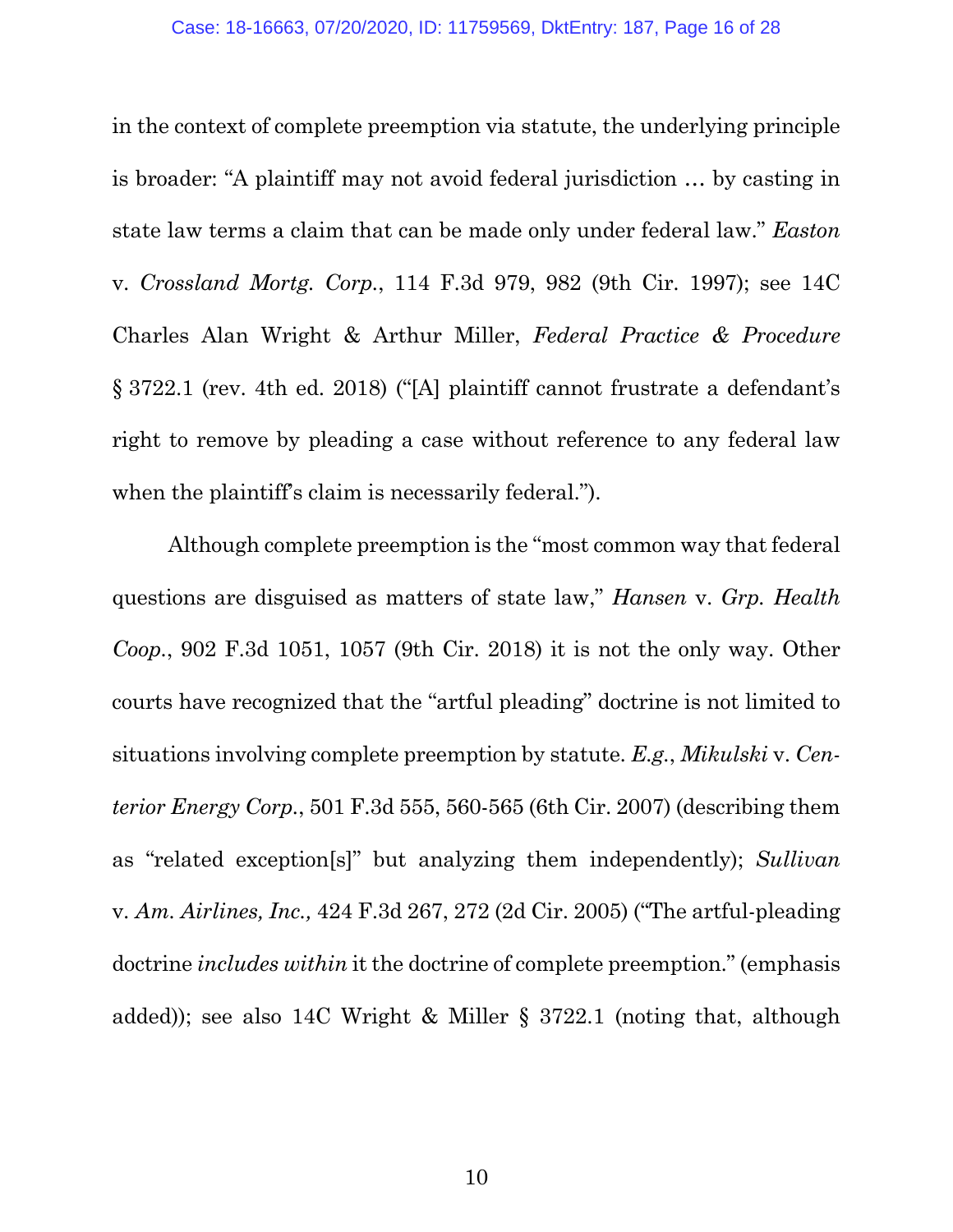"some courts have suggested" otherwise, "most federal courts" have not embraced the view that "the artful-pleading exception to the well-pleaded complaint rule is coextensive with the complete preemption doctrine"). Otherwise, simply by asserting that a tort arises under "state common law," a plaintiff could unilaterally prevent federal court involvement, no matter how strong the national or international implications. The whole point of the "artful pleading" doctrine, however, is to prevent that kind of superficial circumvention of federal authority.

There is also no sound basis for distinguishing between artful pleading of claims that necessarily arise under federal statutory law, on one hand, from artful pleading of claims that necessarily arise under federal common law, on the other. Either way, the cause of action raises a "necessary federal question," *Rivet*, 522 U.S. at 475, and thus arises under federal law. See also *Lippitt* v. *Raymond James Fin. Servs., Inc.*, 340 F.3d 1033, 1041-1042 (9th Cir. 2003) (noting that "courts have used the artful pleading doctrine" where "the claim is necessarily federal in character"); cf. Richard H. Fallon, Jr., et al., *Hart & Weschler's The Federal Courts and the Federal System* 818 (7th ed. 2015) ("No plausible reason was ever advanced why—once a claim was determined to rest on federal rather than state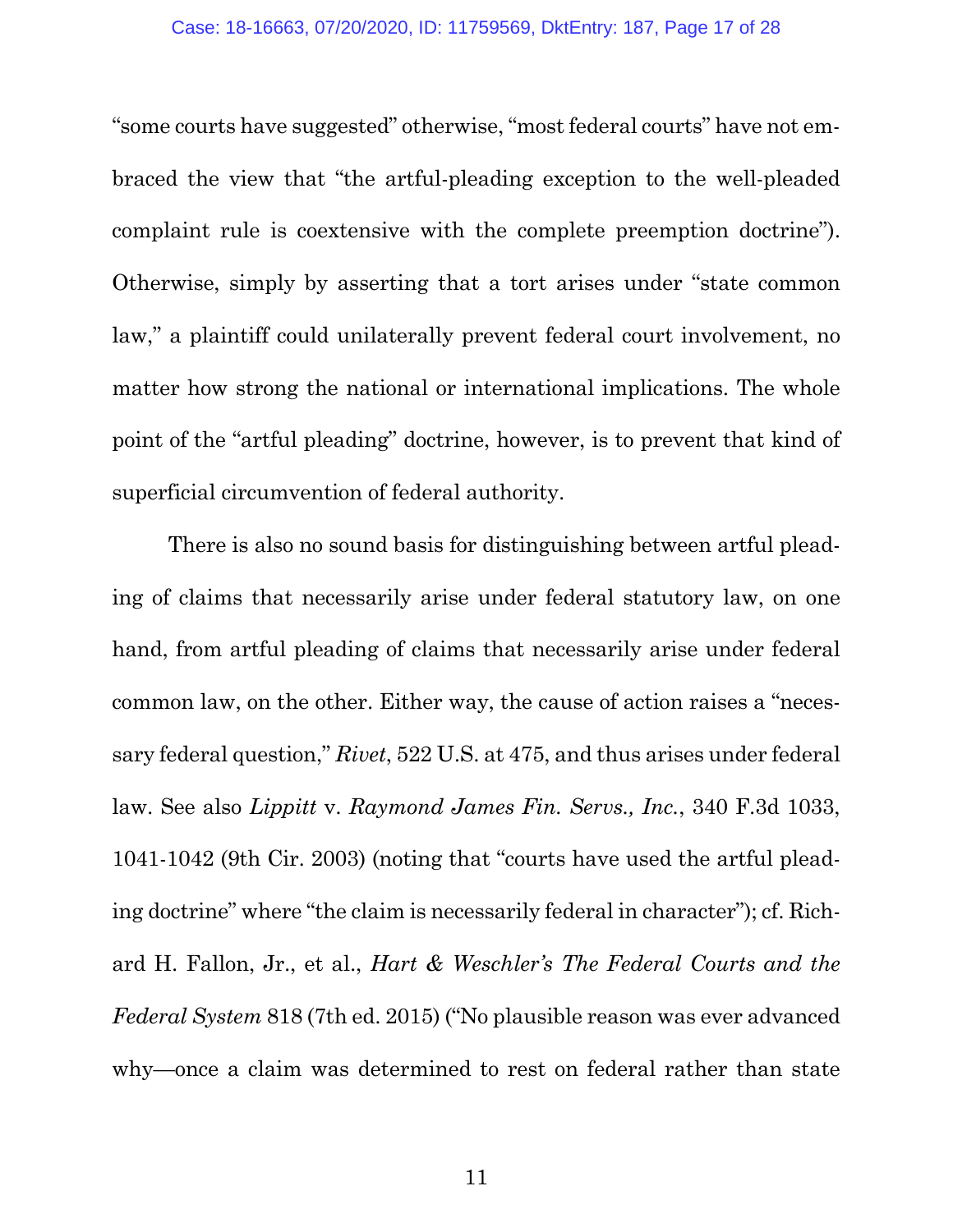law—the appropriateness of and need for a federal forum should turn on whether the claim arose under a federal statute or under federal common  $law.'$ ).

The Supreme Court has also stated that its precedents "squarely contradict[]" the view that complete preemption cannot occur unless federal law provides a remedy. *Caterpillar* v. *Williams*, 482 U.S. 386, 391 n.4 (1987). "The breadth or narrowness of the relief which may be granted under federal law … is a distinct question from whether the court has jurisdiction over the parties and the subject matter." *Id.*; see Pet. 14-17; see also *Lippitt*, 340 F.3d at 1046 ("We have found no case holding that the want of a federal remedy creates an automatic right to a remand of a removed claim to state court."). Moreover, this is not a situation in which federal common law would be substituting for an otherwise preexisting state-law remedy. The Cities here seek to establish a novel boundary-less tort that a state lacks constitutional authority to create in the first place. A single state cannot "impos[e] its regulatory policies on the entire Nation," *BMW of N. Am.* v. *Gore*, 517 U.S. 559, 571, 585 (1996), much less the entire planet. Only federal common law could create or govern such a tort, and the question of whether to create it thus arises under federal law.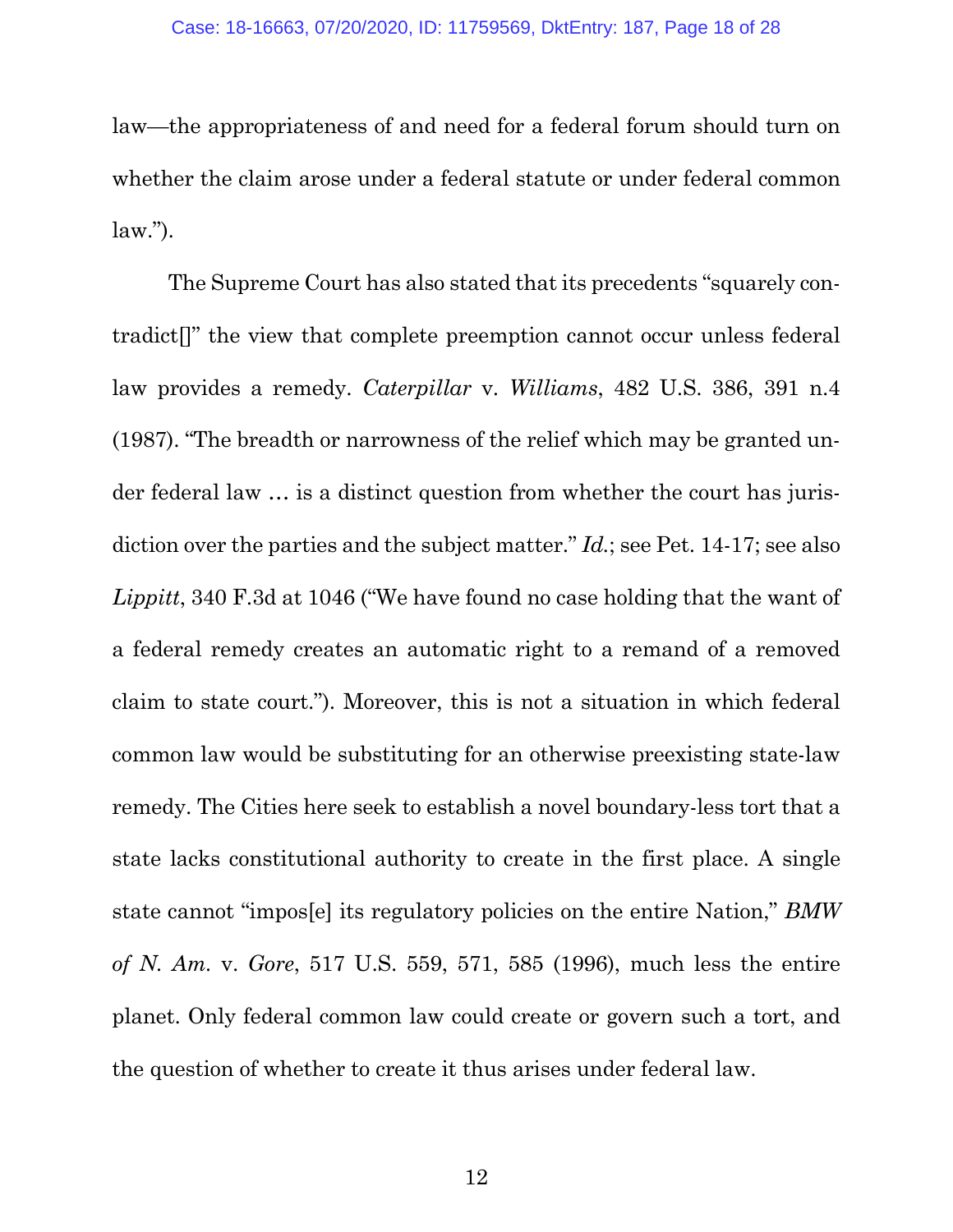## **B. Allowing Removal Advances The Purposes Of Federal-Question Jurisdiction Without Undermining The Purposes Of The Well-Pleaded Complaint Rule**

"[F]ederal question jurisdiction is granted to provide a federal trial forum for the vindication of federally-created rights" and "'to resort to the experience, solicitude, and hope of uniformity' of the federal trial court for the interpretation of federal law." 13D Wright & Miller § 3562 (3d ed. 2008) (quoting *Grable*, 545 U.S. at 312); see *Savoie* v. *Huntington Ingalls, Inc.*, 817 F.3d 457 (5th Cir. 2016), *overruled on other grounds by Latiolais* v. *Huntington Ingalls, Inc.*, 951 F.3d 286 (5th Cir. 2020) (en banc) (describing federal jurisdiction as based on "a desire to have the federal courts decide … federal issues").

Here, the key question is who decides the fate of this novel boundaryless tort: A state court with an inherently local focus, or a federal court with an inherently national perspective? To ask the question is to answer it. For example, the Supreme Court has emphasized that "only a federal common law" can supply the needed "uniform standard" when dealing with "the environmental rights of a State against improper impairment by sources outside its domain." Remand Op. 3 (quoting *Milwaukee I*, 406 U.S. at 107 n.9).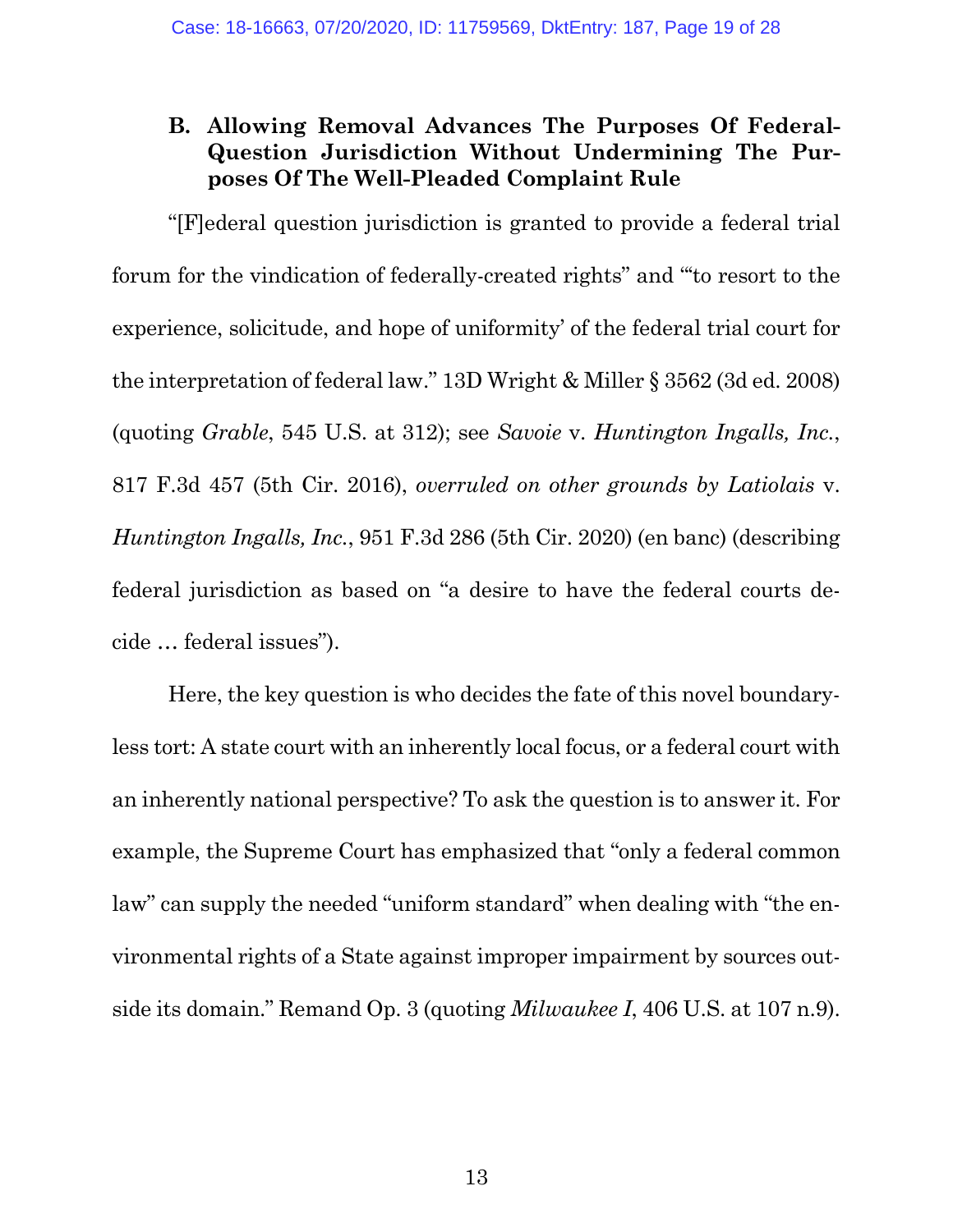And as the district court recognized, the "nature of the controversy" in "interstate and international disputes implicating the conflicting rights of States or our relations with foreign nations" here makes it "inappropriate for state law to control." *Id.* (quoting *Texas Indus., Inc.* v. *Radcliff Materials, Inc.*, 451 U.S. 630, 641 (1981)). A federal court with its inherently national perspective—not a state court in the very state that is being asked to regulate activity outside its jurisdiction—should make the weighty decision whether this is necessarily such a case, taking into account the broader national interest (and potential foreign-relations impacts) such a decision would implicate.

Conversely, the panel's approach would not meaningfully advance the purposes of the well-pleaded complaint rule. The "longstanding policies" underlying that rule are (1) to make the plaintiff the "master of the complaint," enabling him "to have the cause heard in state court" by "eschewing claims based on federal law"; (2) to avoid "radically expand[ing] the class of removable cases, contrary to the '[d]ue regard for the rightful independence of state governments'"; and (3) to provide a "quick rule of thumb." *Holmes Grp., Inc.* v. *Vornado Air Circulation Sys., Inc.*, 535 U.S. 826, 831-832 (2002) (citations omitted).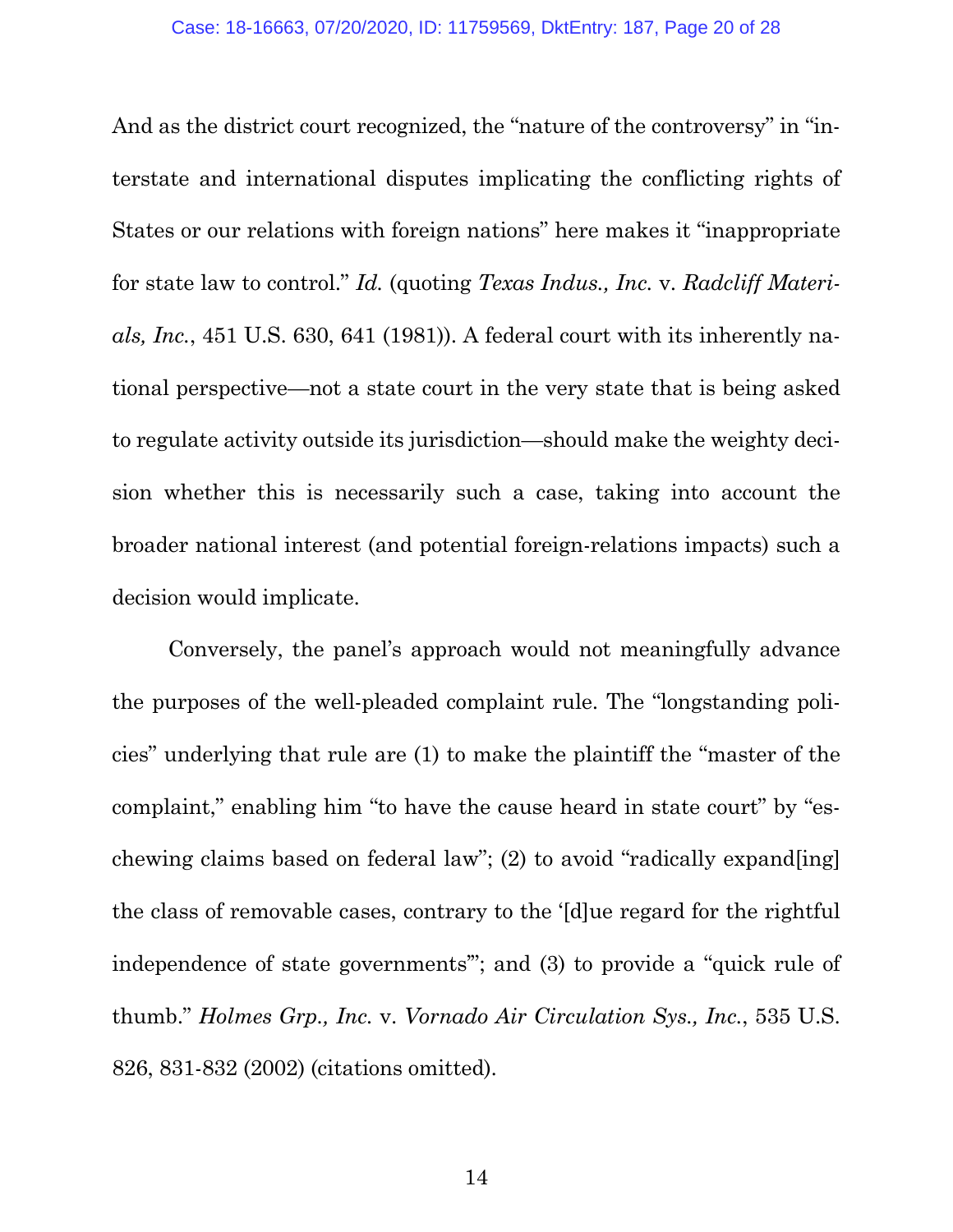First, the panel's approach does not advance the interest in making the plaintiff the "master of the complaint." If a plaintiff chooses to advance a tort that only federal common law could create, then that plaintiff has not actually "eschew[ed]" a federal claim. *Id.* at 832. She has instead chosen to plead a federal common law claim the defendant has a right to remove, notwithstanding a disclaimer to the contrary.

Second, the panel's approach will not meaningfully protect the size of the federal docket or the rightful independence of the states. This exception only comes into play when, by definition, a state lacks the independence in the first place to create the tort; only federal law could. Furthermore, federal common law jurisdiction exists only for the few, narrow "'subjects within national legislative power where Congress has so directed' or where the basic scheme of the Constitution so demands." *AEP*, 564 U.S. at 421 (citation omitted). It will accordingly be a rare case that is pleaded as if it arises under state common law but necessarily arises under federal common law.

Third, although the well-pleaded complaint rule creates a "quick rule of thumb," the panel's approach will do little to make the overall question of federal jurisdiction less thorny. In a situation in which a tort necessarily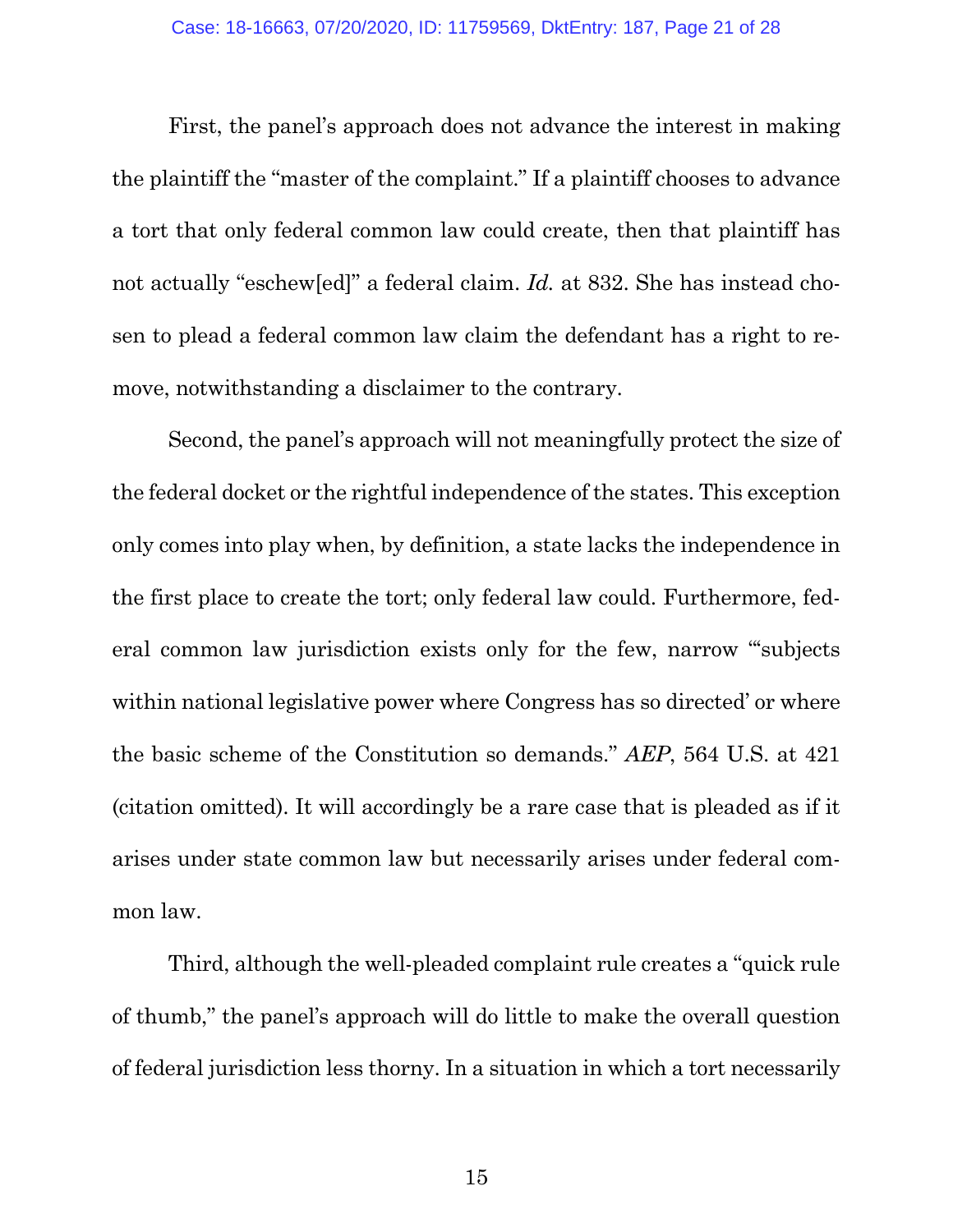arises under federal common law, the defendants will typically have reasonable arguments that the claim also falls within federal jurisdiction for other reasons, including under *Grable*. See Op. 14-17. But the Supreme Court in *Grable* declined to adopt a "single, precise, all-embracing" rule, 545 U.S. at 314, and instead adopted a nuanced, context-sensitive test. Given the overlap in the analyses, which focus on many of the same issues, determining whether the cause of action necessarily arises under federal common law is thus unlikely to add appreciably more complexity.2

### **C. The Business Community Has A Significant Interest In Having A Federal Court Decide Whether These Kinds Of Cases Necessarily Arise Under Federal Common Law**

The business community has a strong interest in ensuring that a federal court, not a single state court, makes the key decision of whether to create a tort that is so national in character that only federal common law could create it. Businesses are often defendants, and they remove cases to federal courts for many reasons, including to avoid local favoritism, to benefit from the expertise of the federal bench, or to mitigate anti-federal bias. Moreover, businesses often operate in multiple states or countries, and

 $\overline{a}$ 

<sup>2</sup> For the reasons stated in the petition for rehearing, the Chamber agrees that the panel's *Grable* analysis was flawed.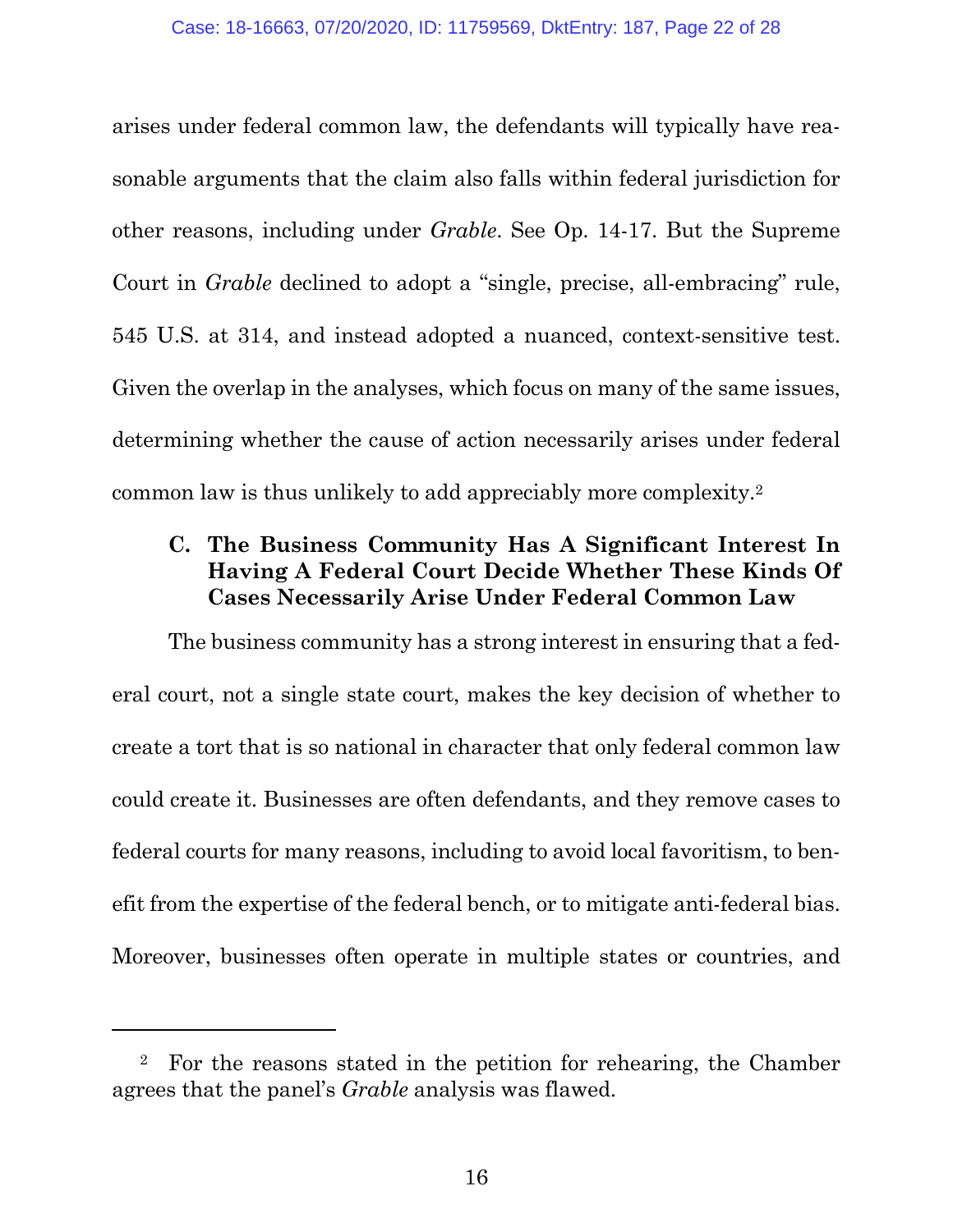thrive under predictable legal rules. The prospect of a single state court fashioning a novel nuisance tort to set national or international regulatory policy in any arena would sharply undermine that predictability and potentially subject businesses to a welter of overlapping and inconsistent legal obligations. See, *e.g.*, *Int'l Paper Co.* v. *Ouellette*, 479 U.S. 481, 497 (1987) (allowing a non-source state to regulate out-of-state discharges via tort would make it "virtually impossible to predict the standard for a lawful discharge into an interstate body of water" (citation omitted)). As the district court observed, when the challenged conduct and its effects are "universal," "[a] patchwork of fifty different answers to the same fundamental global issue would be unworkable." Remand Op. 4.

The facts of this case vividly illustrate the point. Everybody in this case "accepts the science behind global warming" and that "[t]he dangers raised in the complaints are very real." Dismissal Op. 15. But "those dangers are worldwide. Their causes are worldwide. The benefits of fossil fuels are worldwide. The problem deserves a solution on a more vast scale than can be supplied by a district judge or jury in a public nuisance case." *Id.*; see *North Carolina ex rel. Cooper* v. *Tenn. Valley Auth.*, 615 F.3d 291, 302, 306 (4th Cir. 2010) (describing a "patchwork" of nuisance tort-remedies as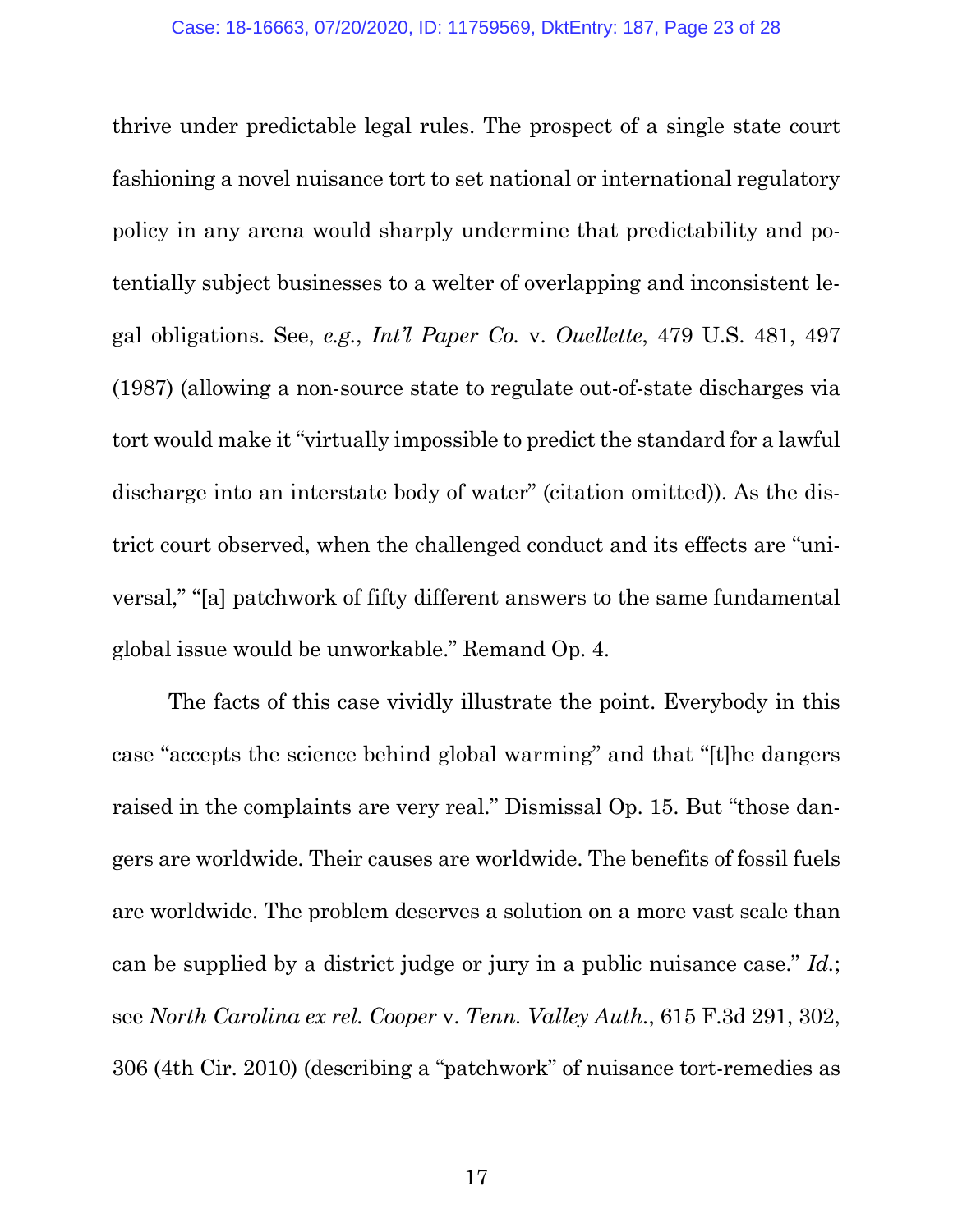"likely inferior to system-wide analysis of where changes will do the most good," noting that "[a] company, no matter how well-meaning," could not "determine its obligations ex ante under such a system").

The Cities press a theory the district court described as "breathtaking," reaching "the sale of fossil fuels anywhere in the world, including all past and otherwise lawful sales, where the seller knew that the combustion of fossil fuels contributed to the phenomenon of global warming." Dismissal Op. 6. That theory would be indifferent to state and national borders. It would ignore the legality of the conduct when and where it occurred. It would disregard the undifferentiated and global nature of the resulting emissions. And it would lack any other limiting factor or nexus to the state.

Any such tort would have no stopping point. The Cities have sued a handful of large energy companies, but "anyone who supplied fossil fuels with knowledge of the problem would be liable." *Id.* The operator of a local gas station in Corpus Christie, Texas, would be liable. Because the Cities have offered no basis to limit their "universal" theory to domestic sales, see Remand Op. 4-6, the operator of a local gas station in Kathmandu, Nepal, would be liable as well. And the Cities have disclaimed any effort to cabin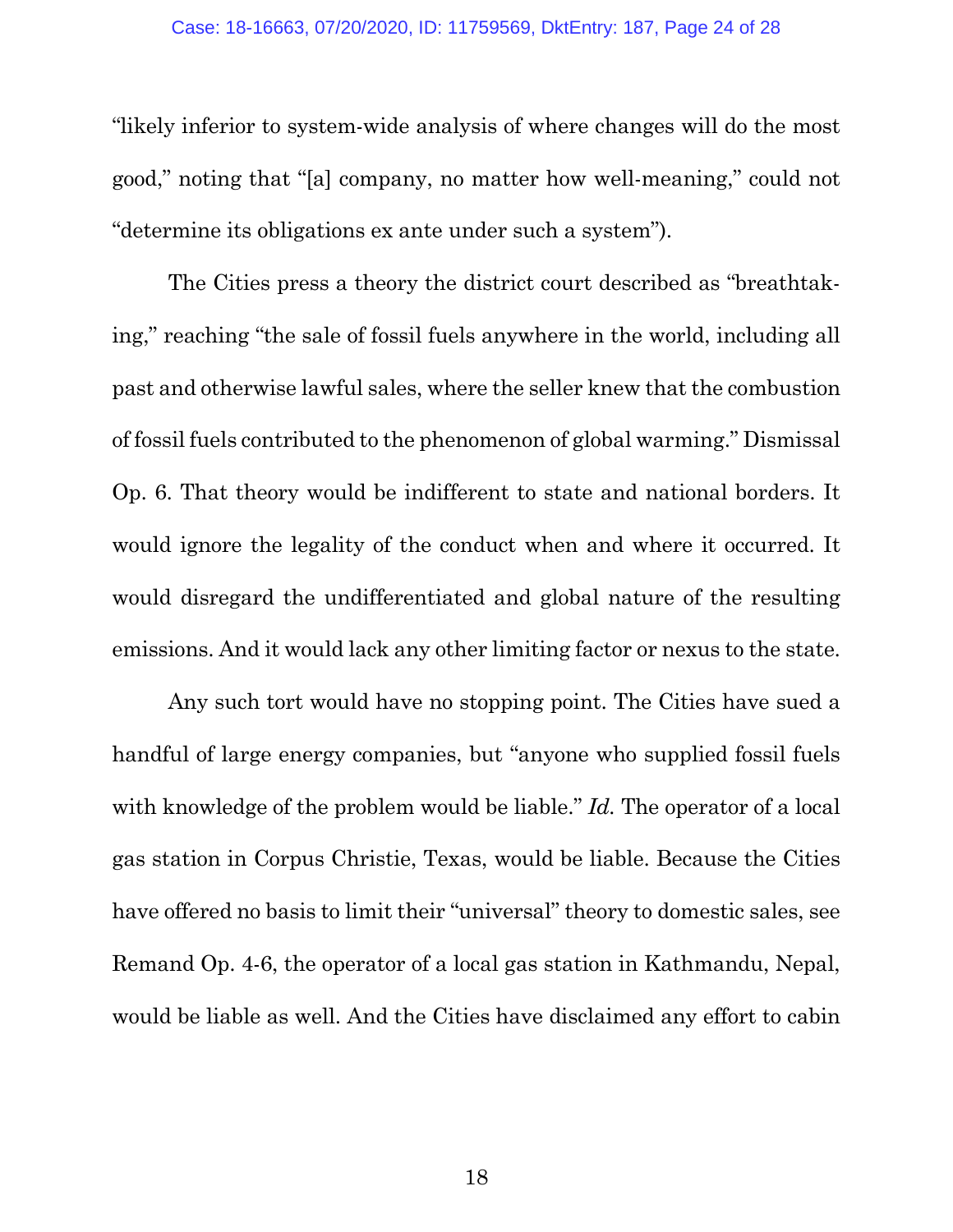the theory, describing their allegations of promotion of faulty science as a mere "plus factor" rather than an essential element of their claim. *Id.* 

The Cities have sought to invoke the state's traditional police power, comparing (Br. 12) their novel theory to public nuisance claims against manufacturers of lead paint used in residential housing in California, see *People* v. *ConAgra Grocery Prods. Co.*, 17 Cal. App. 5th 51 (2017), or producers of dry-cleaning chemicals that were used in California and then leached into the groundwater, see *City of Modesto* v. *Dow Chem. Co.*, 19 Cal. App. 5th 130 (2018). But whatever the merits of those actions, the global-effects tort the Cities seek to create would be different in kind. The alleged nuisance in those cases "was caused by a product's use *in California*." Remand Op. 5 n.2. The Cities, by contrast, disclaim any such limit, avowedly seeking compensation for the local manifestations of a global problem caused by undifferentiated global conduct. See *id.*

As the district court aptly noted, "Plaintiffs' claims, though pled as state-law claims, depend on a global complex of geophysical cause and effect involving all nations of the planet (and the oceans and atmosphere). It necessarily involves the relationships between the United States and all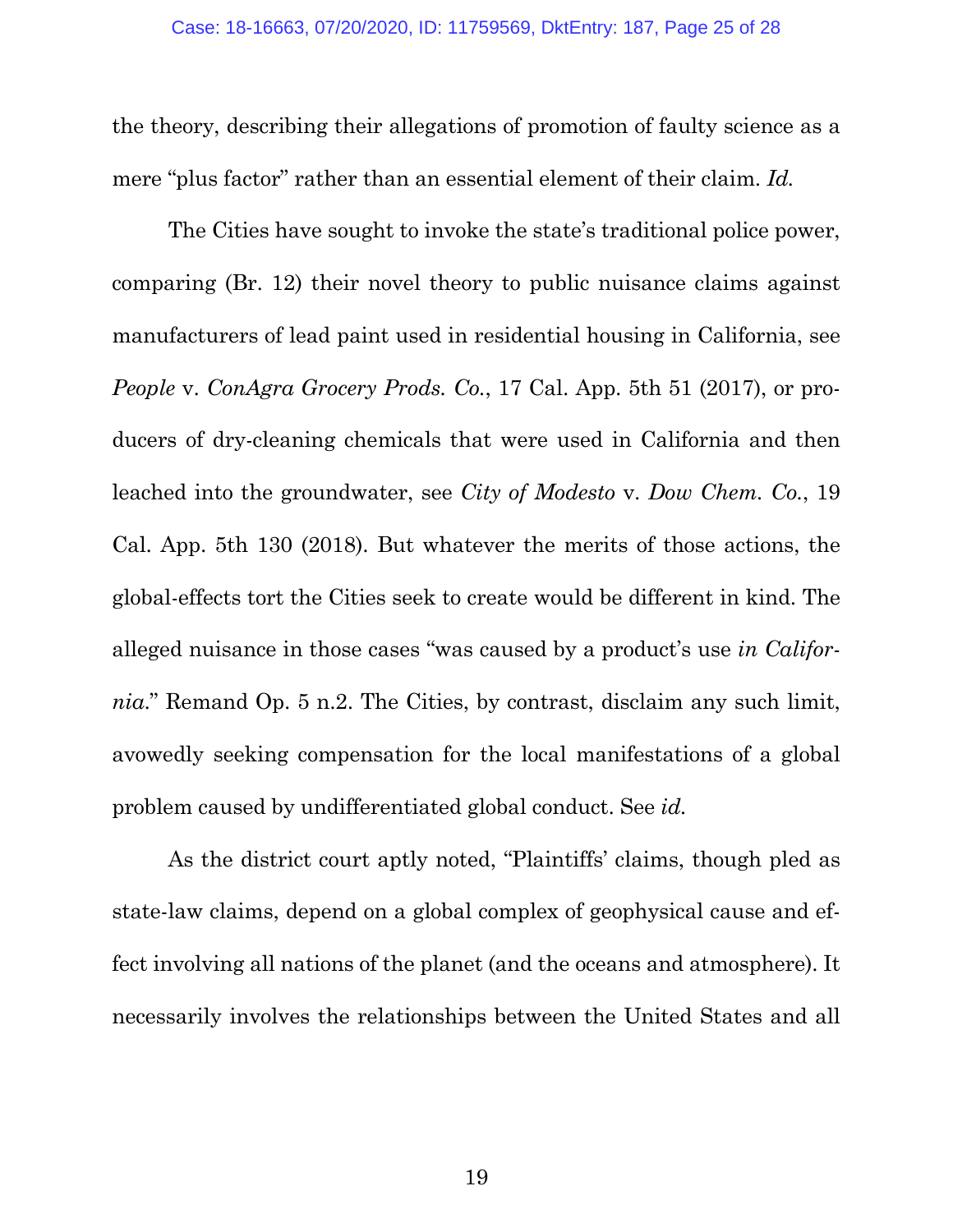other nations. It demands to be governed by as universal a rule of apportioning responsibility as is available." *Id.* at 8. Only federal common law could supply such a universal tort. State law cannot. In particular, the decision to create such a universal tort—with such national and international ramifications—inherently impacts the national interest. The panel's approach to the well-pleaded complaint rule, however, systematically discounts the strong national interests here by leaving that inherently federal question in the hands of a single local judge. The Chamber respectfully submits that rehearing is warranted.

#### **CONCLUSION**

The Court should grant the petition for rehearing.

Respectfully submitted,

Steven P. Lehotsky Michael B. Schon Jonathan D. Urick U.S. CHAMBER LITIGATION CENTER 1615 H Street NW Washington, DC 20062

/s/ Zachary D. Tripp

Zachary D. Tripp Lauren E. Morris WEIL, GOTSHAL & MANGES LLP 2001 M Street NW Washington, DC 20036 (202) 682-7000 zack.tripp@weil.com

Sarah M. Sternlieb WEIL, GOTSHAL & MANGES LLP 767 Fifth Avenue New York, NY 10153 (212) 310-8000

July 20, 2020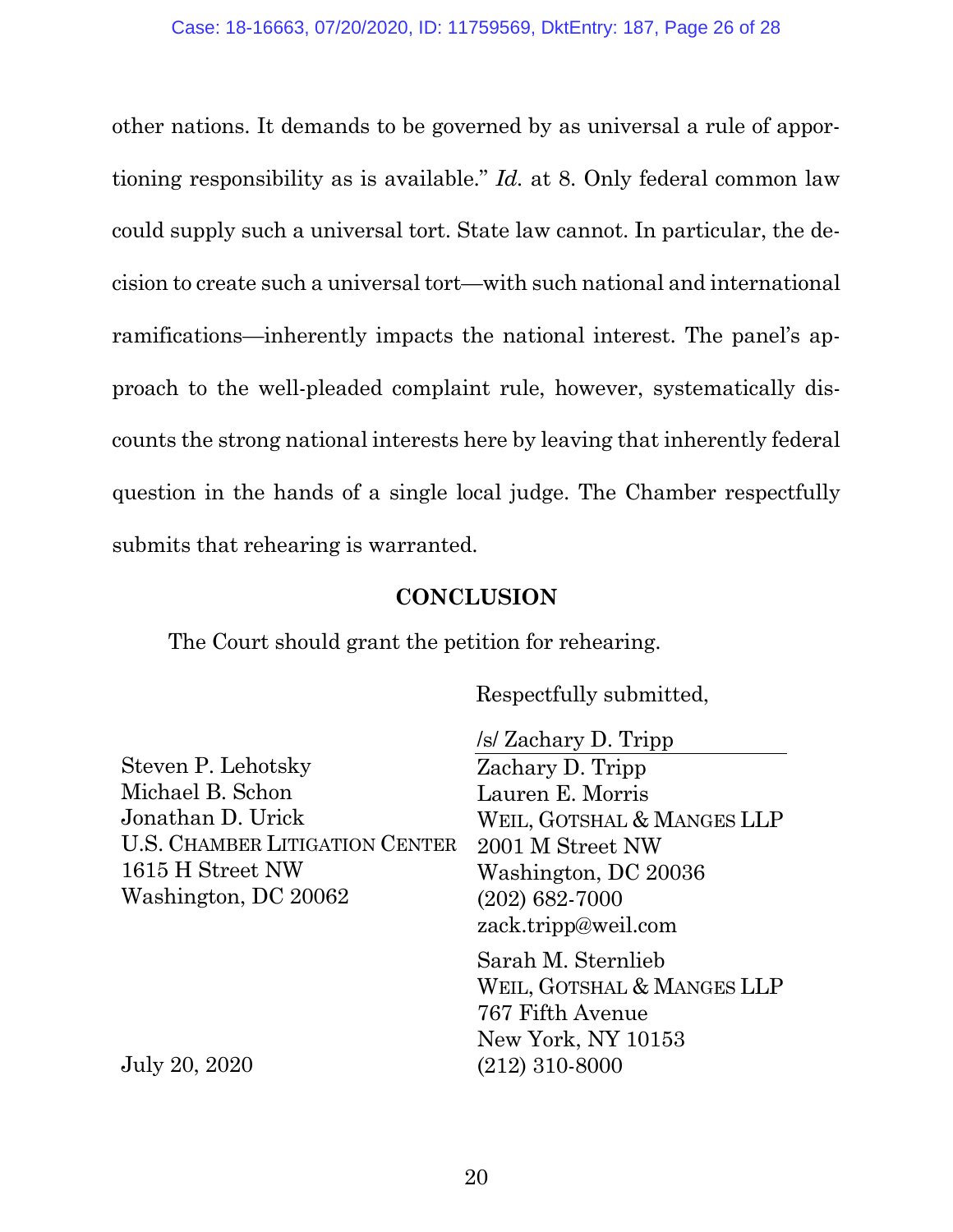### **CERTIFICATE OF SERVICE**

I hereby certify that I caused the foregoing to be electronically filed with the Clerk of the Court for the United States Court of Appeals for the Ninth Circuit by using the appellate CM/ECF system on July 20, 2020. I certify that all participants in the case are registered CM/ECF users and that service will be accomplished by the appellate CM/ECF system.

> /s/ Zachary D. Tripp Zachary D. Tripp